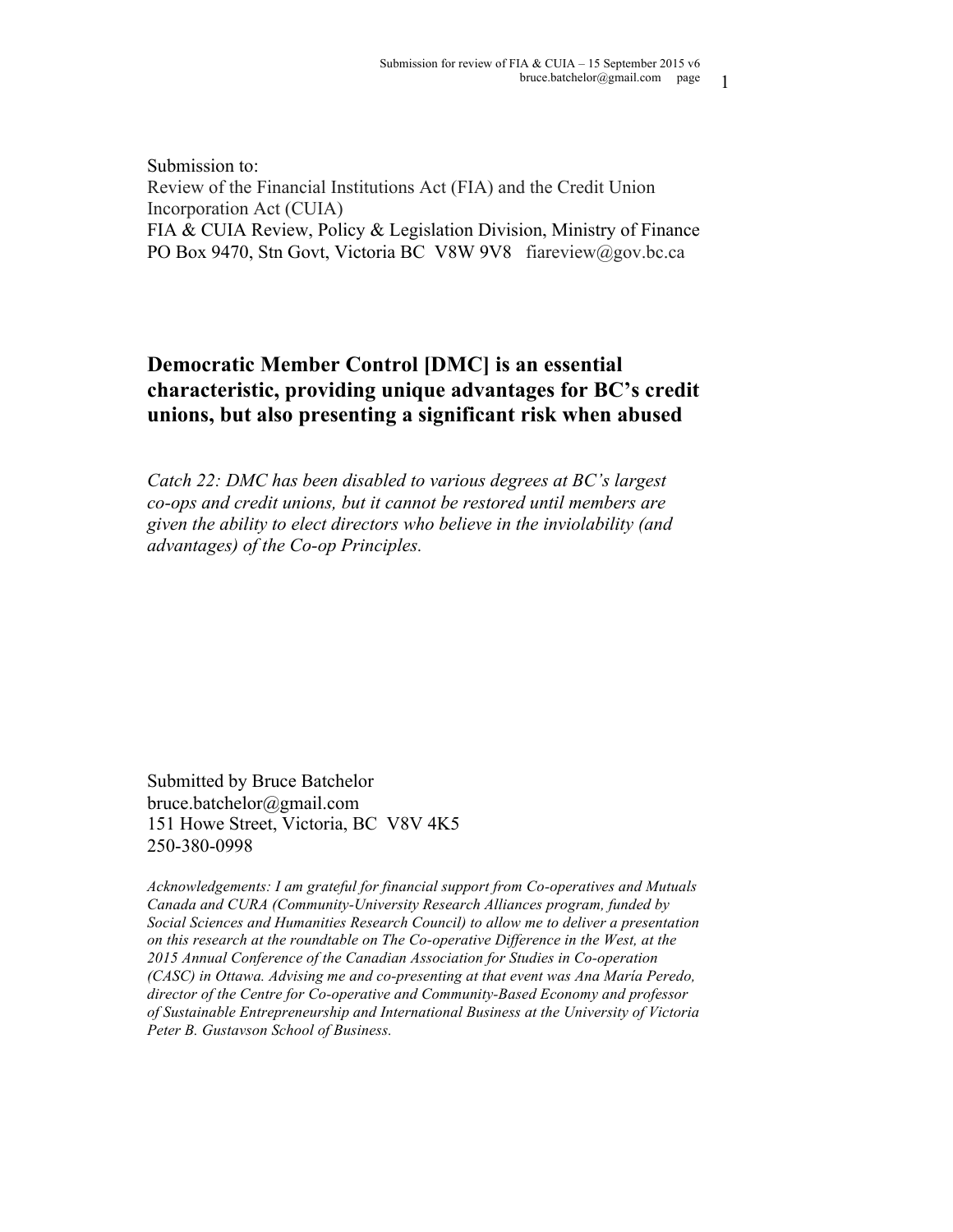## **Overview**

Credit unions are consumer co-operatives. One of the seven defining principles of a co-operative is 'democratic member control' [DMC]. DMC creates a clear distinction between co-operatives and corporations in terms of their fundamental structure and operating dynamics. It is widely posited that member engagement made possible by DMC can provide operational and marketing advantages to a credit union. The largely ignored corollary of that statement is that movement by a board and management *away* from DMC – including actions not captured by current audit tools – can set up high-risk situations for credit unions, and in turn for consumers and the Province.

The current review by the Ministry of the FIA and CUIA provides an opportunity to address and minimize this risk to consumers and the Province. A necessary first step toward containing that risk is to have a more thorough understanding of the actual mechanisms being used by some BC co-operative boards and management to stifle DMC. Following that, the questions of new auditing standards, who conducts the auditing, ombudservices, and other matters can be explored. Original research in this submission focuses on an inventory of practices used to balance – or thwart  $-DMC$ .

**Part One** presents a conceptual model of both corporate and cooperative structures to illustrate the distinctive completed circle of control-service-benefit relationships that defines the co-operative and creates many advantages over a for-profit corporation.

In **Part Two**, we note that various tools have been proposed by Canadian and international researchers and organizations for auditing (surveying, measuring) DMC in practice. However, these auditing tools are limited, and can be 'gamed' by a board of directors to provide an appearance of DMC, even in situations where DMC has been demonstrably compromised, even severed.

We note that government regulation and guidelines are few, vague and inadequate, and not enforced. 'Best practice' standards are typically established by directors, with no input from the members' perspective, and are increasingly modeled on publicly traded corporations.

**Part Three** presents an inventory of practices currently being employed in varying degrees by boards and management of BC cooperatives and credit unions to thwart – or support – DMC. We surveyed only five of the largest organizations (MEC, Vancity, Coast Capital Savings Credit Union, First West Credit Union and Peninsula Co-op) and only to the extent necessary to create this inventory of practices, understand the functioning and note particularly egregious examples.

We suggest that audits of credit union governance could be made more robust and informative if these specific DMC-impacting practices are measured.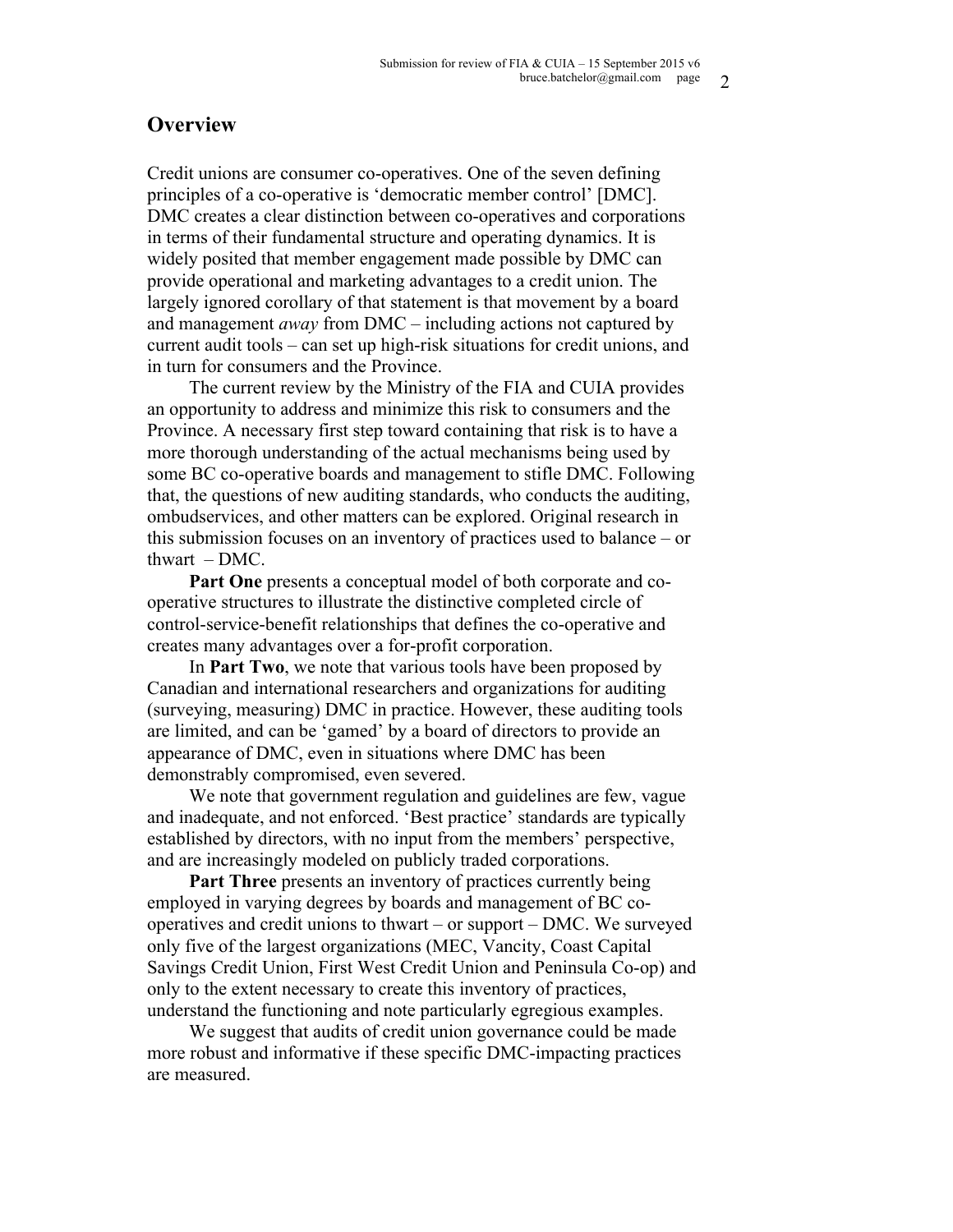Part Four examines potential risks when DMC is highly compromised, in light of some trends in demographics and technology. We offer one scenario where a 'run on the bank' might occur.

Part Five discusses recommendations for reform.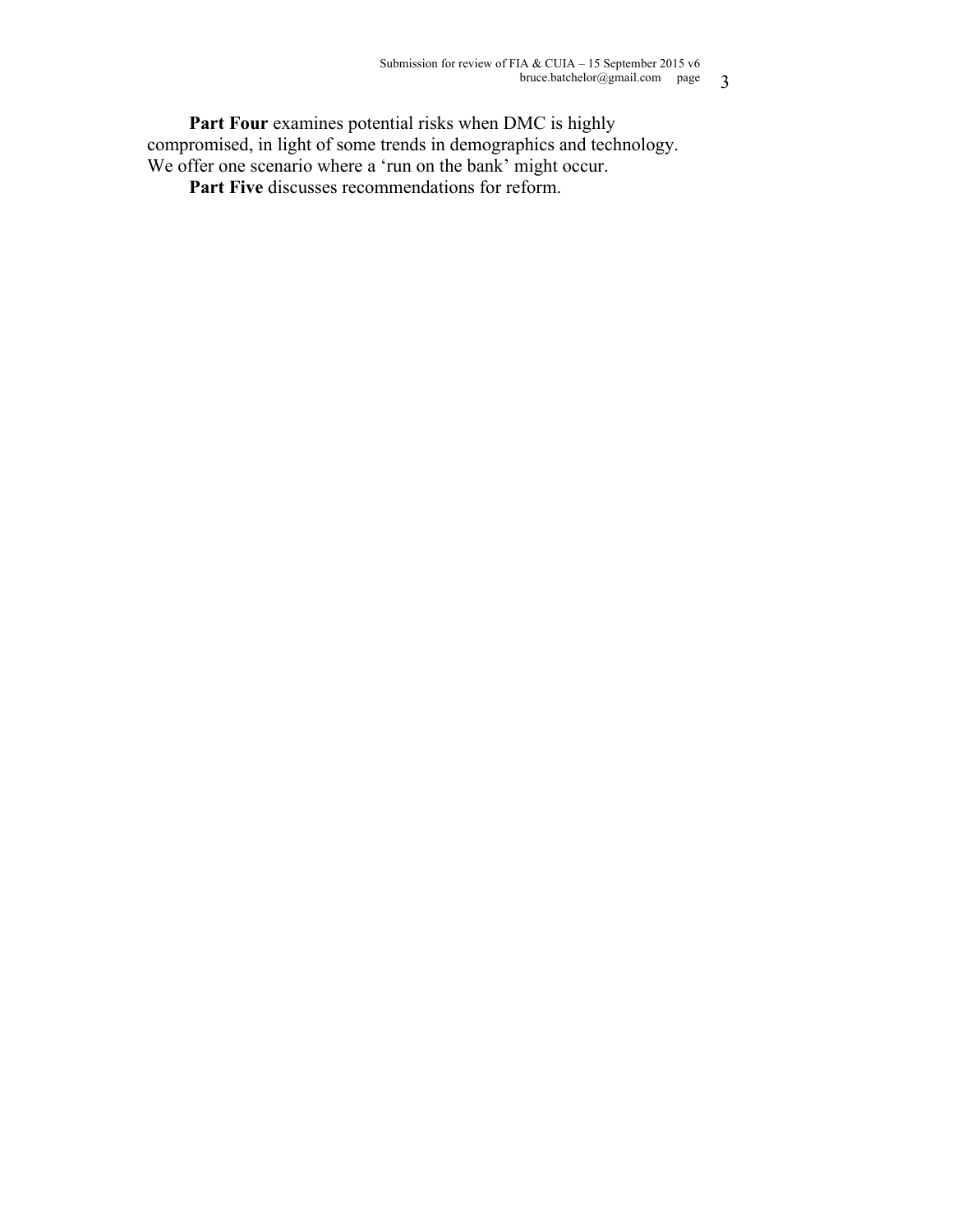# **Part One**

There are seven principles of a co-operative enterprise:

- 1. voluntary and open membership
- *2. democratic member control*
- 3. member economic participation
- 4. autonomy and independence
- 5. education, training, and information
- 6. co-operation among co-operatives
- 7. concern for communityi

Democratic member control is typically described as follows:

*Co-operatives are democratic organizations controlled by their members, who actively participate in setting their policies and making decisions. Men and women serving as elected representatives are accountable to the membership. ii*

To look for the health of democratic member control, one could logically start by examining:

- 1. Is 'democracy' happening?
- 2. Are the members actually 'in control'?
- 3. Are members actively participating in setting the organization's [strategic level] policies and making [major] decisions?
- 4. Are the elected representatives accountable to the membership? But before considering how to conduct an examination of DMC

within any particular co-operative, it is important to have an understanding of what function(s) DMC plays from an organizational perspective. Therefore the following conceptual model.

# **CONTROL DYNAMICS AS A DEFINING FACTOR FOR ORGANIZATIONS**

Every organization operates with **dynamic control relationships** between the owners, directors, management, workers and clientele. For example, a classic for-profit corporation could be modelled as follows, where the two-way arrows denote ever-evolving **control-service-benefit relationships** between adjacent parties: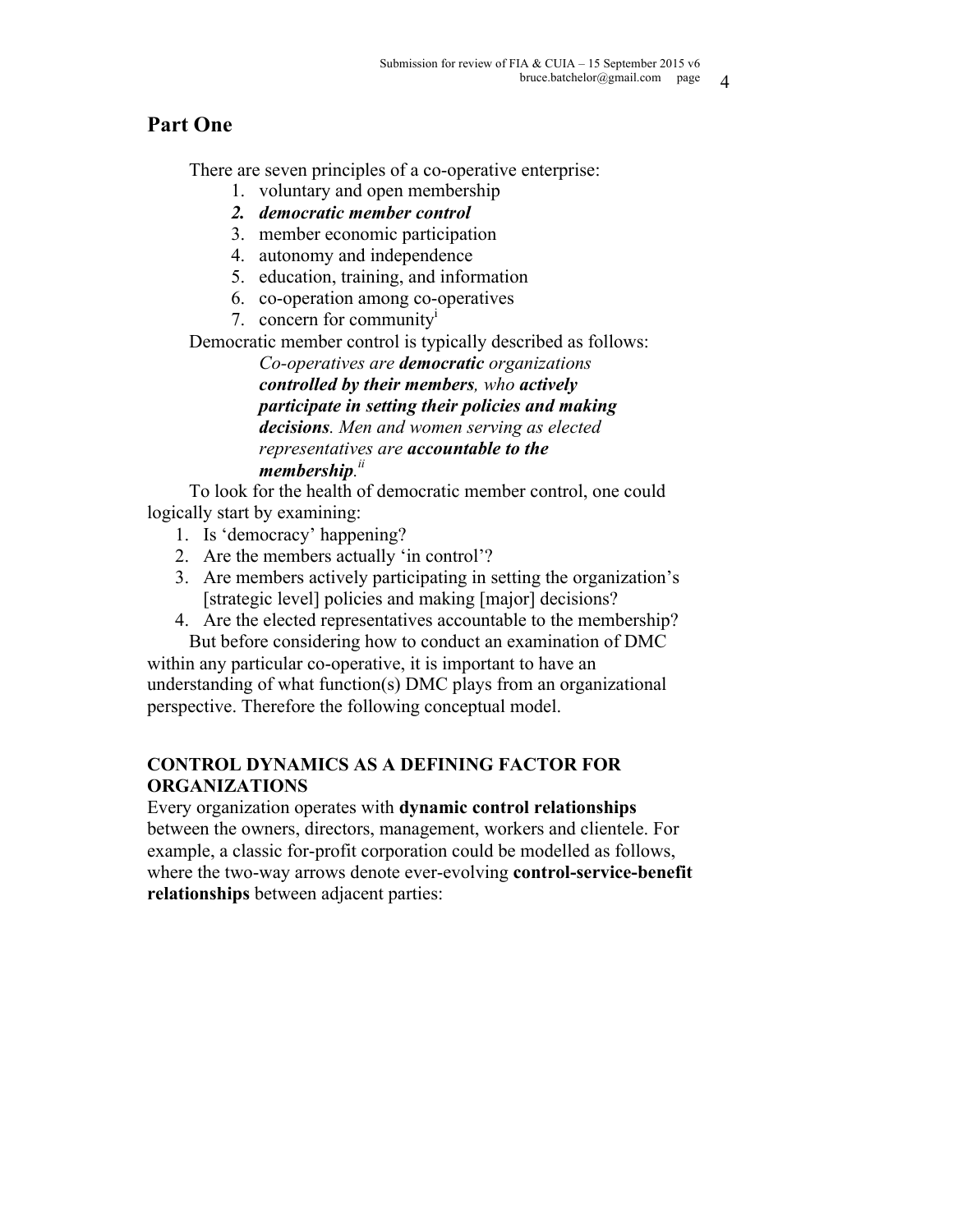

For example, *workers* will negotiate – formally and informally, sometimes overtly and other times without specific intention, continually – with *management* about salaries, working conditions, procedures, motivation/commitment, and many other matters. For example, management could increase or decrease salaries, while workers could alter their attitudes and productivity, even withdraw their participation by going on strike. Both parties hold a portion of 'control', each receives benefits and provides services to the organization.

Similarly *workers* interact with *clients* on behalf of the corporation, providing the services and/or products to clients who decide whether to interact (buy) or not. Each party provides services to the other and receives benefits, all of which allows the organization to function. Both parties have a degree of control (aka power) in each bi-party dynamic.

*Owners* (the shareholders in a corporation) have to participate in a control dance with *directors*, who in turn must rely on *management* for information and daily oversight, motivation, etc. A corporation risks becoming dysfunctional when any one of the bi-party control dynamics becomes significantly unfair, or totally one way.

It is important to note that in the above diagram we see that there is no direct control-service-benefit dynamic between *owners* and *clients*. So one can understand why there might be a gap between owners and clients in terms of commitment to the local community, for example, with the attendant risk that the clients might switch allegiance to another service/product provider who presents a 'better' option more aligned with their needs and wants.

In contrast to for-profit corporations, co-operatives are quite cleverly structured so that there is to be no gap. Clients and owners are merged into one entity; *members* are *both clients and owners*. From a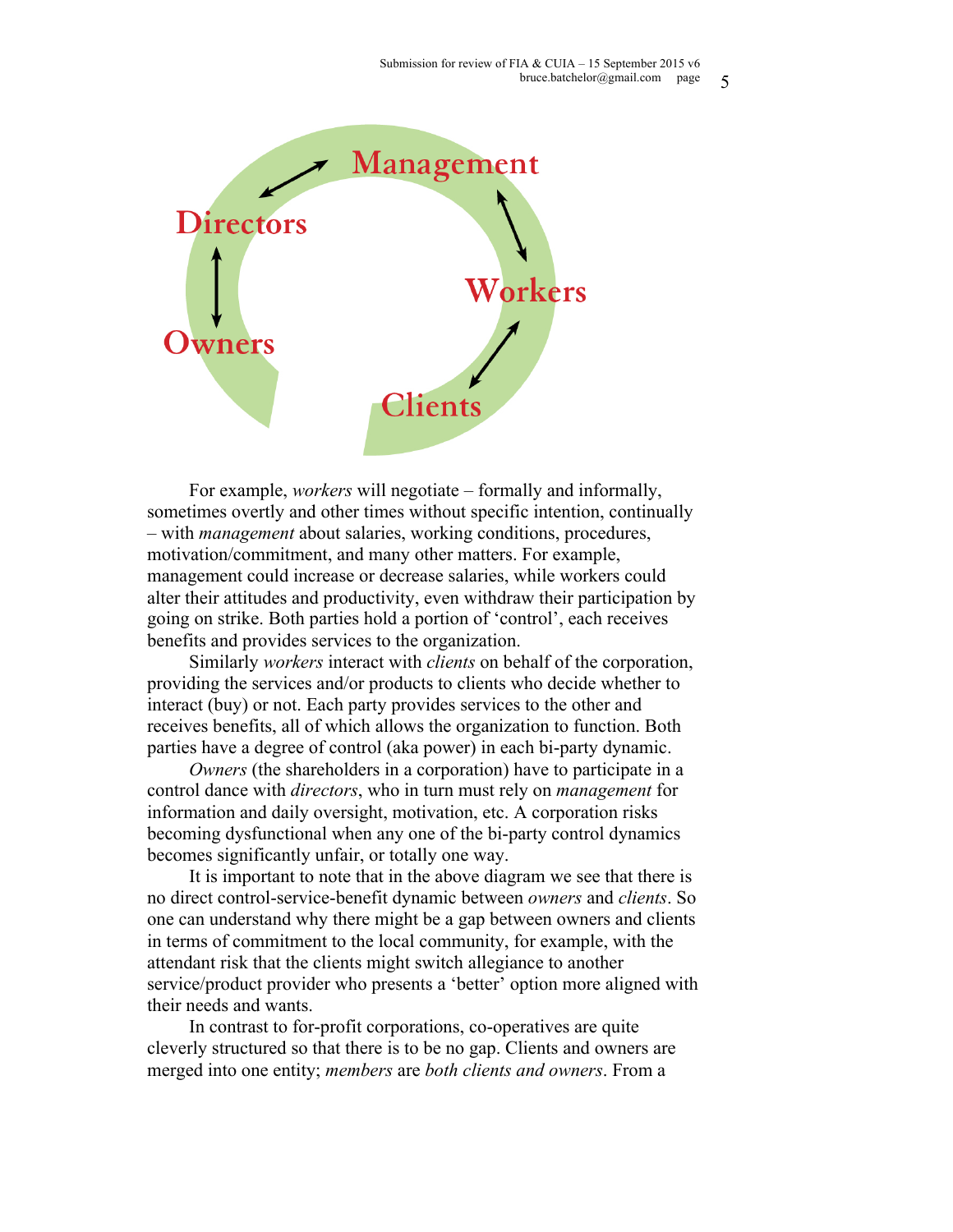management consulting perspective, there is a certain genius to this difference. See diagram below of a co-operative organization.



Co-operatives form a closed-loop of dynamic bi-party control relationships. Members are able to exert a degree of control in both directions. Theoretically, the organization is stronger and more sustainable because it can operate in a manner that reflects and respects member-owners who are also the clients. In practice, there are tens of thousands of highly successful co-operatives and community-based economic entities around the globe that are a testament to the rigour of this closed-loop model.

Mills and Davies attest to this view:

*Uniquely amongst models of enterprise, co-operatives bring economic resources under democratic control. The co-operative model is a commercially efficient and effective way of doing business that takes account of a wider range of human needs, of time horizons and of values in decision-making. It is an approach which works on a very small, and on a very large scale. The cooperative sector is worldwide, providing millions of jobs around the globe. Co-operatives develop individual participation, can build personal self-confidence and resilience, and create social capital. Co-operative institutions create long-term security; they are long-lasting, sustainable and successful.iii*

UN Secretary-General Ban Ki-moon points out that, "Co-operatives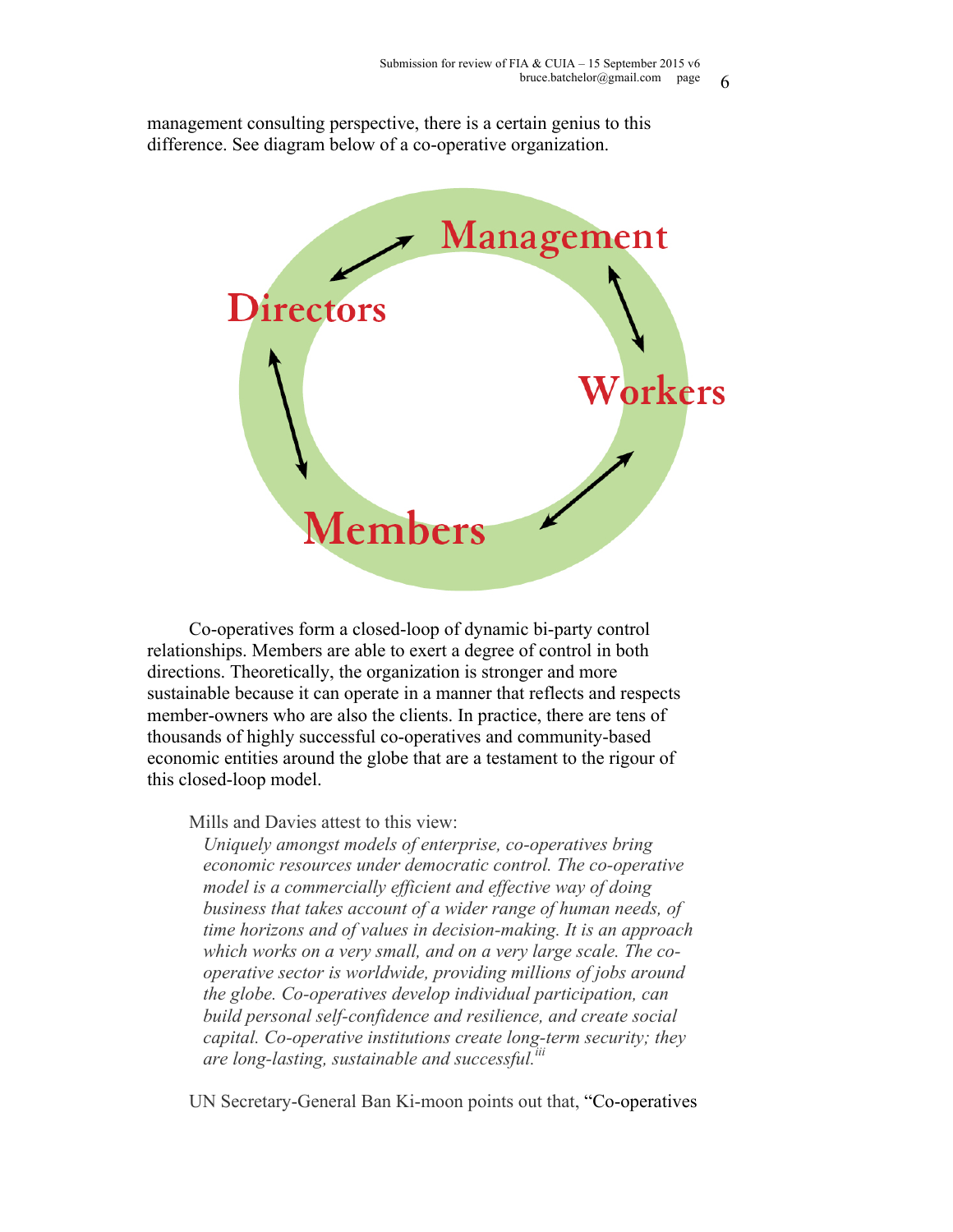are a reminder to the international community that it is possible to pursue both economic viability and social responsibility."iv

For this submission to the FIA and CUIA review, we are focusing on only one dynamic control relationship: the interaction between the *members* and *elected directors*. See diagram below.



This particular bi-party dynamic relationship is essentially 'democratic member control'. Again, quoting Mills and Davies:

> *Collectively members own their co-operative, and through democratic arrangements they participate in its governance. Individually they have a right to information, a voice, and representation.*<sup>*v*</sup>

This is all grand until the balance of power is tilted too much in either direction. If the relationship becomes dysfunctional by *members taking too much control*, the organization's direction and management can become impotent, destabilized and chaotic. The co-operative is then at risk of being less efficient, even of failure.

If the relationship becomes unbalanced in the other direction, and the *directors have taken too much control,* the organization loses the strength and stability of member engagement and loyalty. Without a healthy give-and-take, checks-and-balances situation, the directors may fail to guide the organization to be aligned with members' needs and wants. This could prove dangerous to the viability of the organization.

The genius of the co-operative structure is the complete chain of dynamic relationships forming a closed circle. Not only is breaking that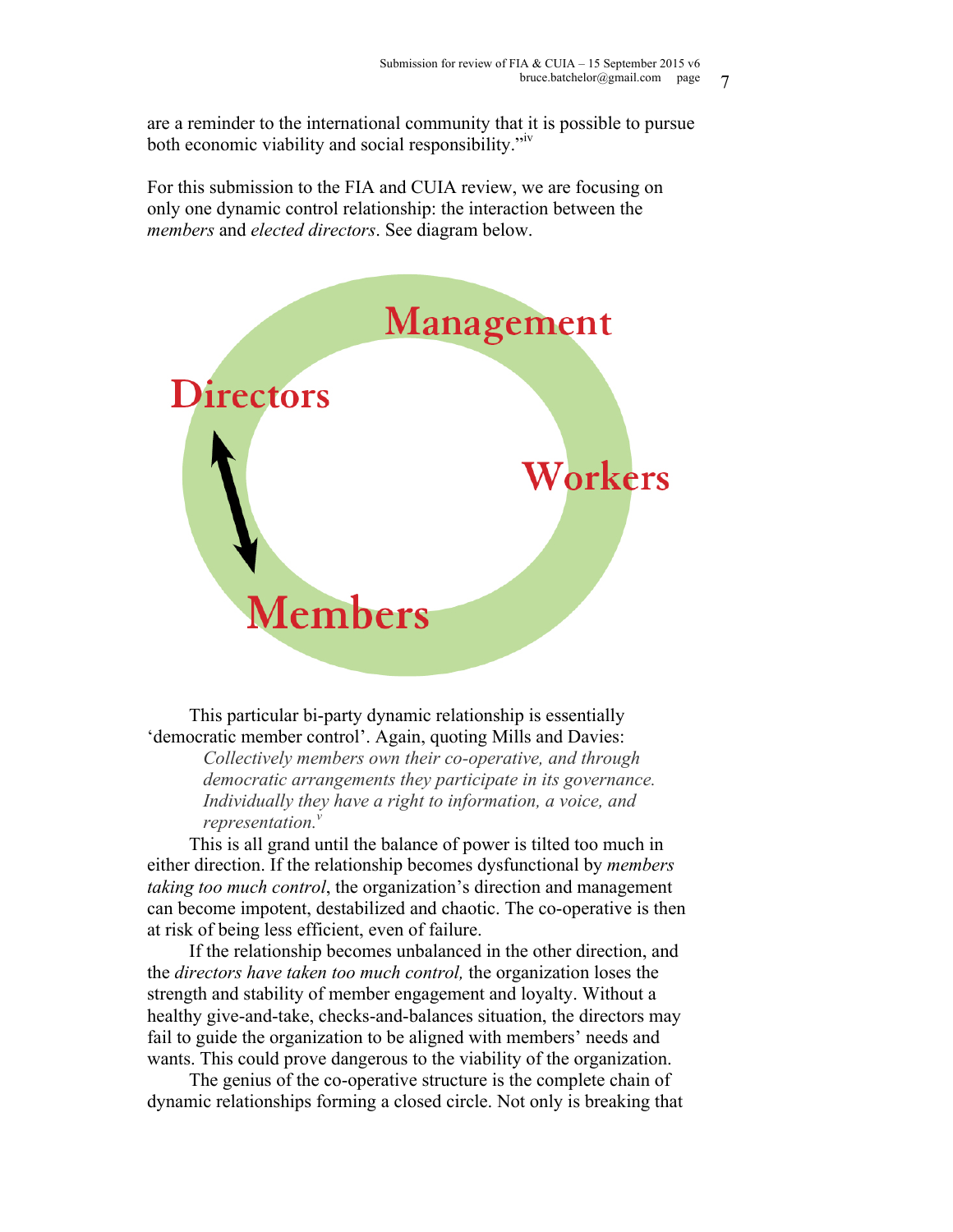chain risky – but a major imbalance in DMC also fundamentally alters the nature of the organization.

When DMC has been essentially severed, one might question whether the enterprise is still a 'real' co-operative. Mills and Davies frame this question as: "Developing [legislative] guidance involves establishing the irreducible core  $-e.g.$  what is the minimum requirement behind "controlled by their members" in the 2nd Co-operative Principle?<sup>vi</sup>

In Parts Four and Five, we will discuss how and why the rupturing of the co-operative control structure could prove particularly risky, and consider options to ensure healthy, balanced DMC.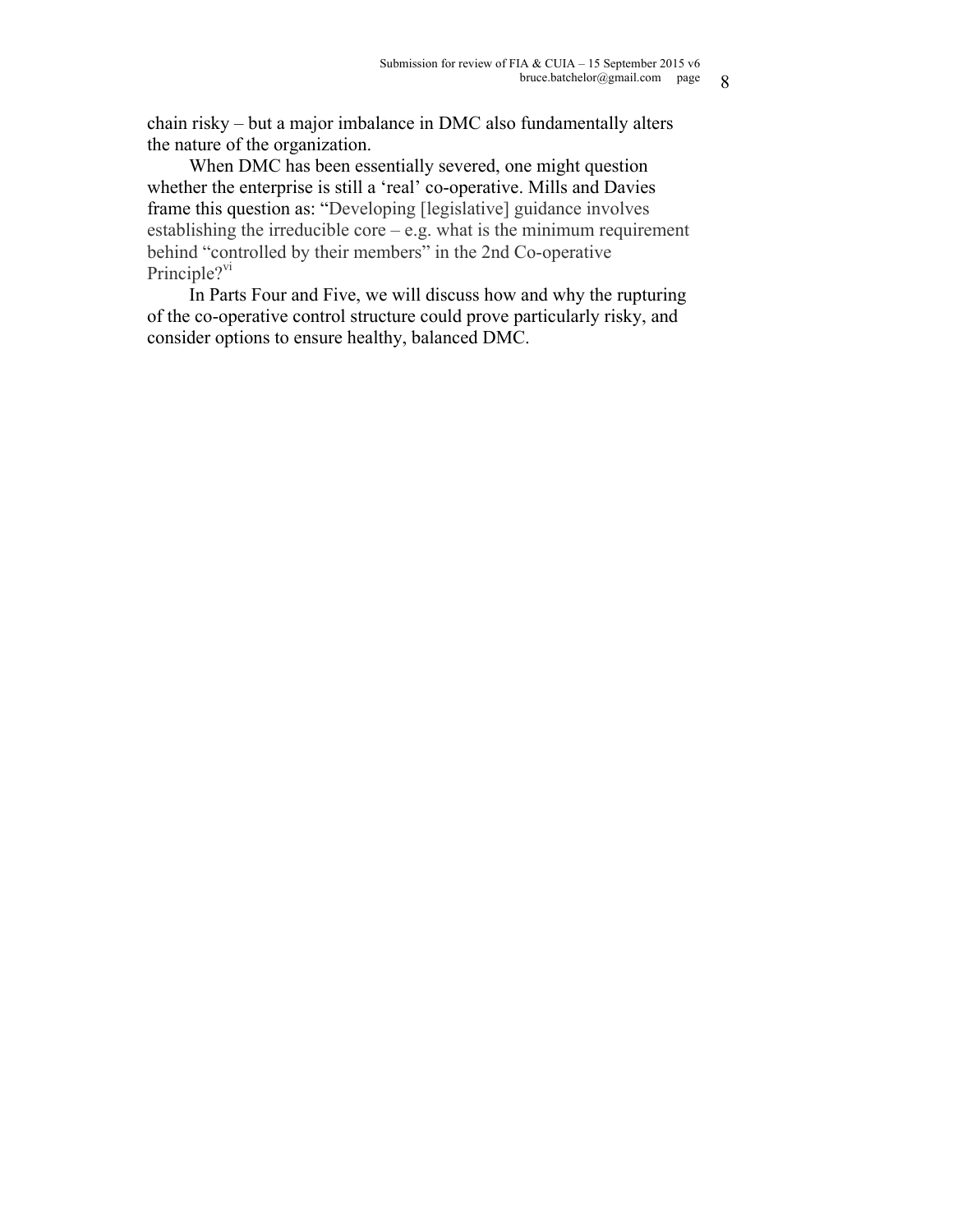# **Part Two**

Various tools have been developed by Canadian and international researchers and organizations for auditing co-operatives, and this work and orientation is to be lauded. However, none of the tools appears to measure DMC sufficiently to identify some of the 'creative' anti-DMC measures that are outlined in Part Three.

The recently released book, *Co-operatives for Sustainable Communities: Tools to Measure Co-operative Impact and Performance*, from Co-operatives and Mutuals Canada and the Centre for the Study of Co-operatives, provides a comprehensive review of various scorecards, audits and indices developed for Canadian co-ops and credit unions.<sup>VII</sup> Chapters within the book also discuss Canadian co-ops and credit unions' experience using international tools to measure social responsibility, triple bottom line, etc. as co-operatives seek to better track their own performance in practicing the Seven Principles. *Chapter 12*, for example, examines Vancity's use of AccountAbility 1000 (AA1000), Global Reporting Initiative (GRI), and Integrated Reporting.

The only tool we found that focuses on DMC is the Co-op Democracy Scorecard spreadsheet<sup>viii</sup>, which lamentably has not been taken up by BC co-operatives or FICOM to our knowledge.

Looking at the various tools for their DMC-specific measuring, we find some looked for the presence/absence of a strategic plan, for example, without probing if it is available to members; or count attendance at the AGM without investigation of the quality of decisionmaking. Often members may be surveyed for their attitudes along a scale or continuum. However, these auditing tools are limited and could be 'gamed' by a board of directors to provide an appearance of DMC, even in situations where DMC has been demonstrably compromised, even severed. Hence the need to know what potential problems may exist before design of an audit mechanism.

One challenge we had in investigating DMC at BC's largest co-ops and credit unions was the lack of well-defined standards for DMC. Essentially, we were asking what are the 'rules of engagement' for the member-director control dynamic? Who sets these rules? Who enforces them? Surprisingly only a few DMC-impacting practices are enshrined in BC's laws and regulations. For example, every year a general meeting must be held, a financial report made available to members, and elections held for directors. Yet, even for these most basic legal requirements, specifics are sadly absent. Are members given enough information to meaningfully participate at an AGM, or is the meeting a tightlycontrolled, meaningless ritual where members' questions and advice are barely tolerated? Does the financial report also examine social and environmental impact? Is it made available prior to the election of directors? What would constitute a 'fair' (or 'unfair') election?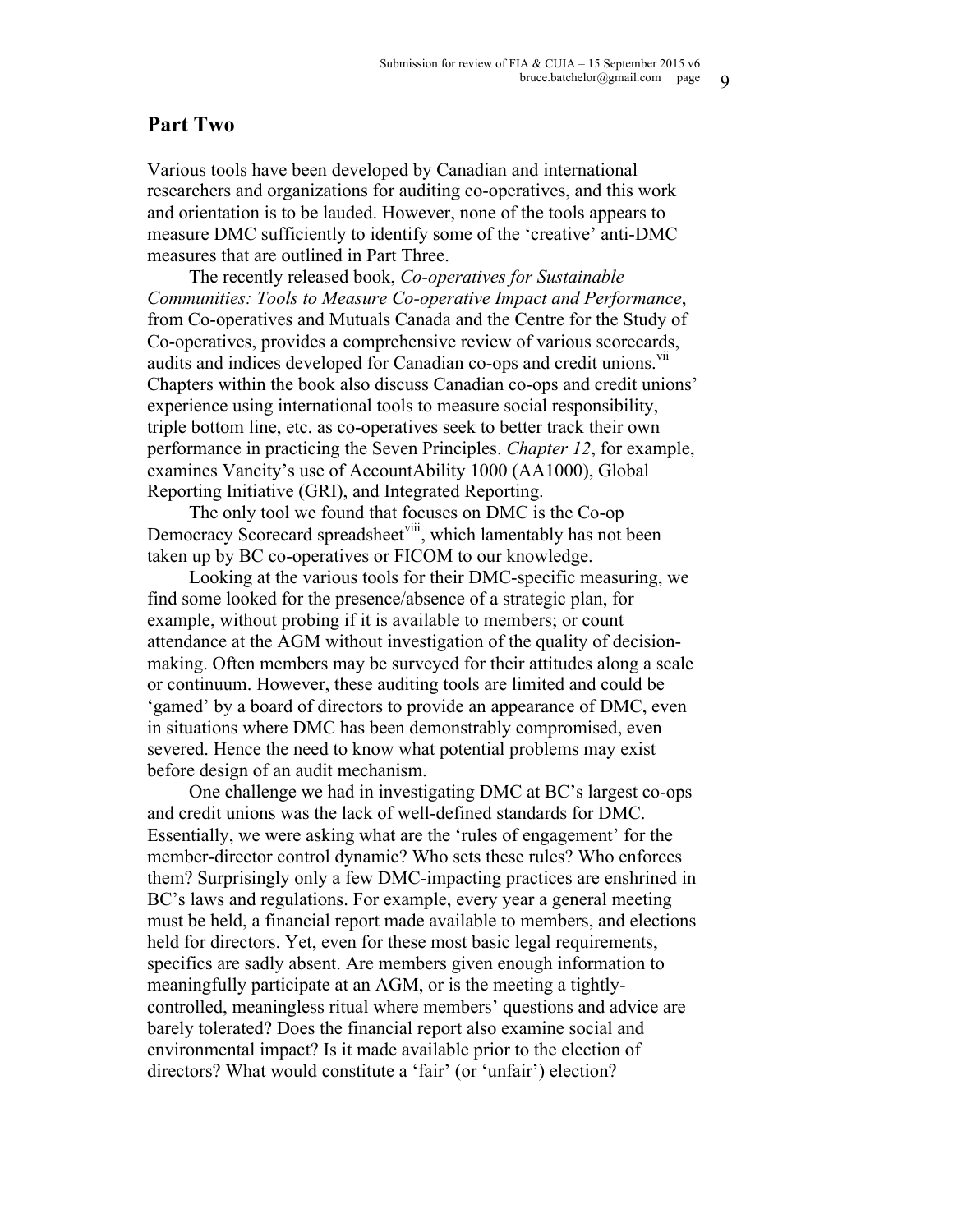Immediately we saw that basic legal requirements were a far cry from being equivalent to members' and directors' ethical requirements to honour the seven co-operative principles in spirit and practice.

Stepping beyond legal requirements, we looked at guidelines created by the Financial Institutions Commission, such as the September 2013 *Governance Guideline*.<sup>ix</sup> Given that FICOM's top priority is ensuring the Province does not need to bail out members of insolvent credit unions, it is not too surprising that the principles and standards in this document are heavily weighted toward financial 'risk appetite', rather than such matters as social responsibility or democratic member control.

Within the *Guideline*, standards for board-member governance [DMC] are sparse, vague, and apparently not monitored and enforced. As an example, on page 10 of *Governance Guideline*, "3. The board takes an active role in the director recruitment process by: … establishing a **transparent and independent evaluation process** to compare candidates to the necessary skills and qualities…" Some credit unions have no pretense of independence in their evaluation process, with all members of the evaluation team being serving directors, passing judgement on their colleagues who are running for additional terms. FICOM doesn't know about, or is turning a blind eye to, this obvious breach.

Another example, again referencing the 2013 *Governance Guideline*: "12. The board has in place policies and procedures ... to address its own performance, development and succession, including: … defined terms for directors." In 2014, when Coast Capital Savings Credit Union's board went to extraordinary lengths to block a member resolution to establish logical term limits, FICOM dodged members' urgings to intervene. $x$ 

In the absence of specific regulations and guidelines (and with a lack of appetite by the administrating agency to provide precedents through interventions), DMC-related practices have been based on 'best practices' – a loose term for 'what anyone else is doing that appears to be working and not illegal.' Based on our interviews with directors and other key informants, it appears that the top sources from which BC co-op and credit union directors are drawing best practices would be (not in any particular order):

- 1. directors' own experience on other boards (whether those are non-profits, government agencies, corporations or co-ops),
- 2. the Institute of Corporate Directors,
- 3. advice from governance consultants, and
- 4. second-tier co-ops (such as Central 1, BC Co-operative Association or CMC).

In most cases, boards seem to be cobbling together practices on the fly, and unilaterally implementing policies and procedures that govern DMC. By this, we mean that members' interests are not represented in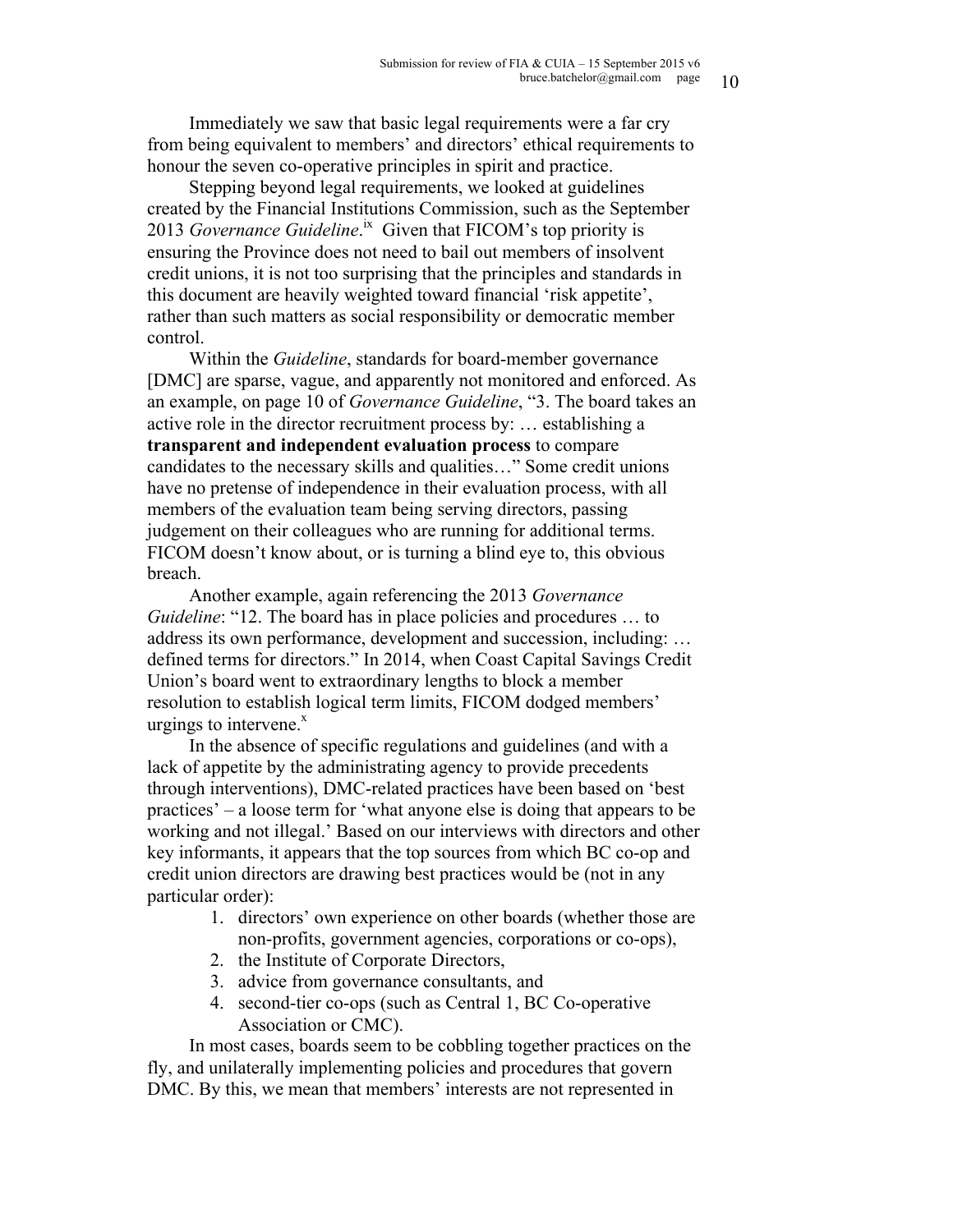these important decisions – except through the logic that directors are by definition representative of the members, and the belief directors would never act in their own self-interest to boost their power.

Since best practices play such a pivotal role in establishing the DMC environment, one would hope that there would be some concept in play whereby the members' perspective and interests were represented and the balance of power could not drastically tilt towards the directors. Indeed, this is possible: for example, at Vancity, member input is considered and incorporated through a robust system of polling, committees and other initiatives. In sharp contrast however, at Coast Capital, members' attempts to influence DMC-related practices (term limits, disclosure of executive compensation, electoral practices, directors compensation) were met with contempt and open hostility by the board. $X<sup>1</sup>$ 

Second-tier co-operatives (aka umbrella co-ops) were cited in director interviews as a source of best practices. We note that second-tier co-operatives are answerable to *directors* of member co-ops, not to the *members* of those co-ops. Because of this, a situation exists where the best practices recommendations have been drawn up by directors only – without consideration of a member control perspective – and most are highly biased toward a board-in-control ideology that is almost contemptuous of members' right to control.

We observed that new directors are advised by their peers to be trained through the Institute of Corporate Directors [ICD]. The ICD, like any other guild or professional organization, exists primarily to further the interests of its members. ICD's mission begins with "To represent the interests of directors."<sup>xii</sup>

And like any other professional organization, ICD unabashedly works toward its members having more power, remuneration and perks. It is therefore no surprise that ICD's best practices for board governance have been created in alignment with that goal. Even ignoring ICD's director-first mandate, getting training and guidance from this organization seems somewhat curious for co-operative directors – given ICD's corporate roots and neo-liberal orientation (contrasting to the socialist orientation articulated by the Rochdale Pioneers).

The influence of ICD has become considerable; the biographical blurbs on many co-op directors highlight their ICD membership or certification. The prospect of securing multiple part-time, high-paying directorships is clearly attractive to many; 'a forum for networking' and 'career advancement' are stated goals of the organization as it strives toward professionalization of directorships.<sup>xiii</sup>

Unfortunately, though there are organizations to promote executives' and workers' power, there is no counterbalancing organization to fight for member control.

Thus, we observe that members' democratic control is at the mercy of directors who are subject to little legal requirement, vague and unenforced guidelines, and best practice recommendations drawn from a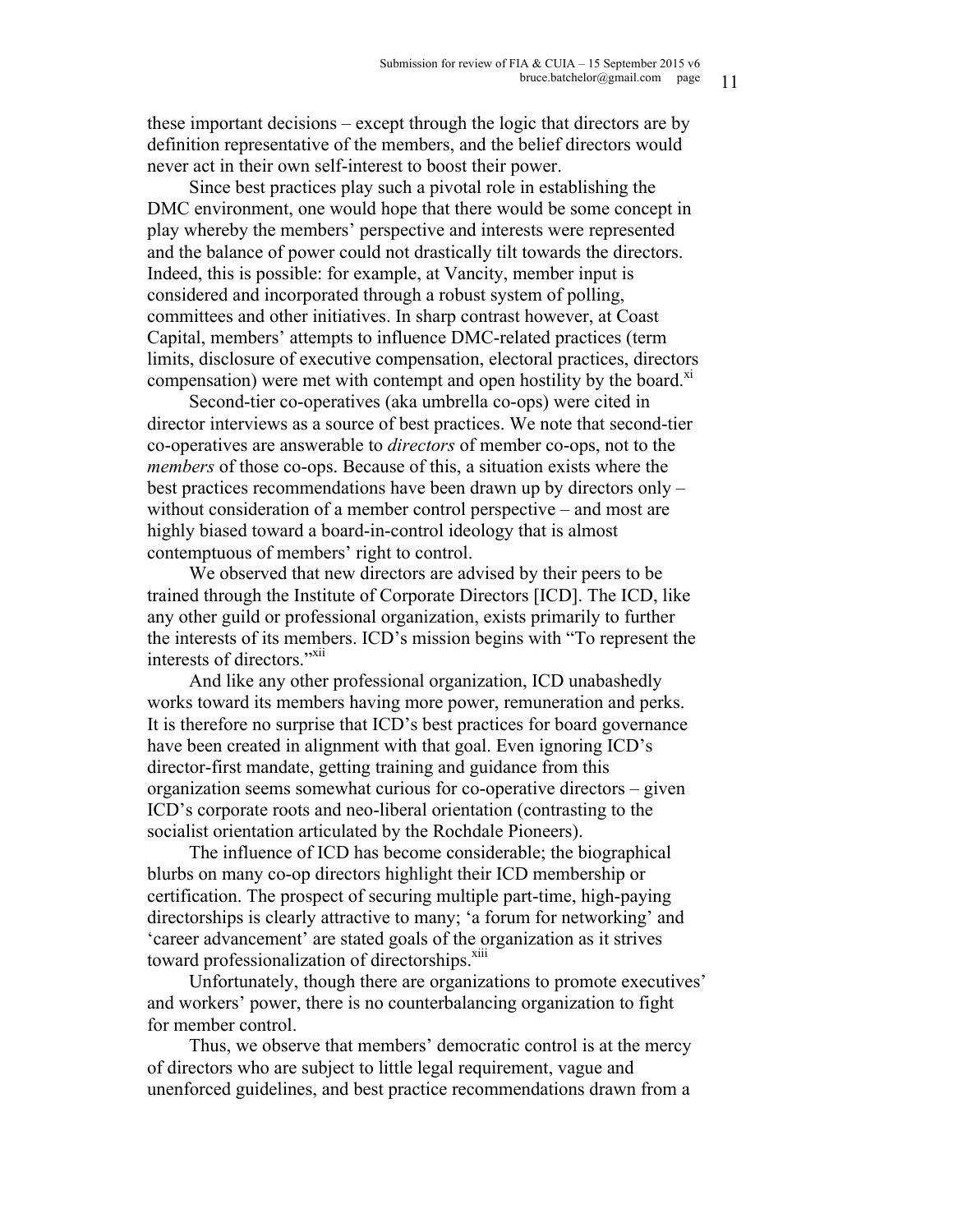mixed bag of sources (none of which have members' interests as a priority).

One wonders about the feasibility of orchestrating an initiative involving members, retired directors, activists, academics and co-op oriented consultants to create better-balanced and detailed DMC-related best practices. BC has one notable experience with a discussion forum that was largely independent of insider control. The 2004 Citizens' Assembly on Electoral Reform was carefully designed to enable citizens to study an important issue without government control of their information and discussion process. $\frac{\bar{x}^{\bar{x}^{\prime}}}{\bar{x}^{\prime}}$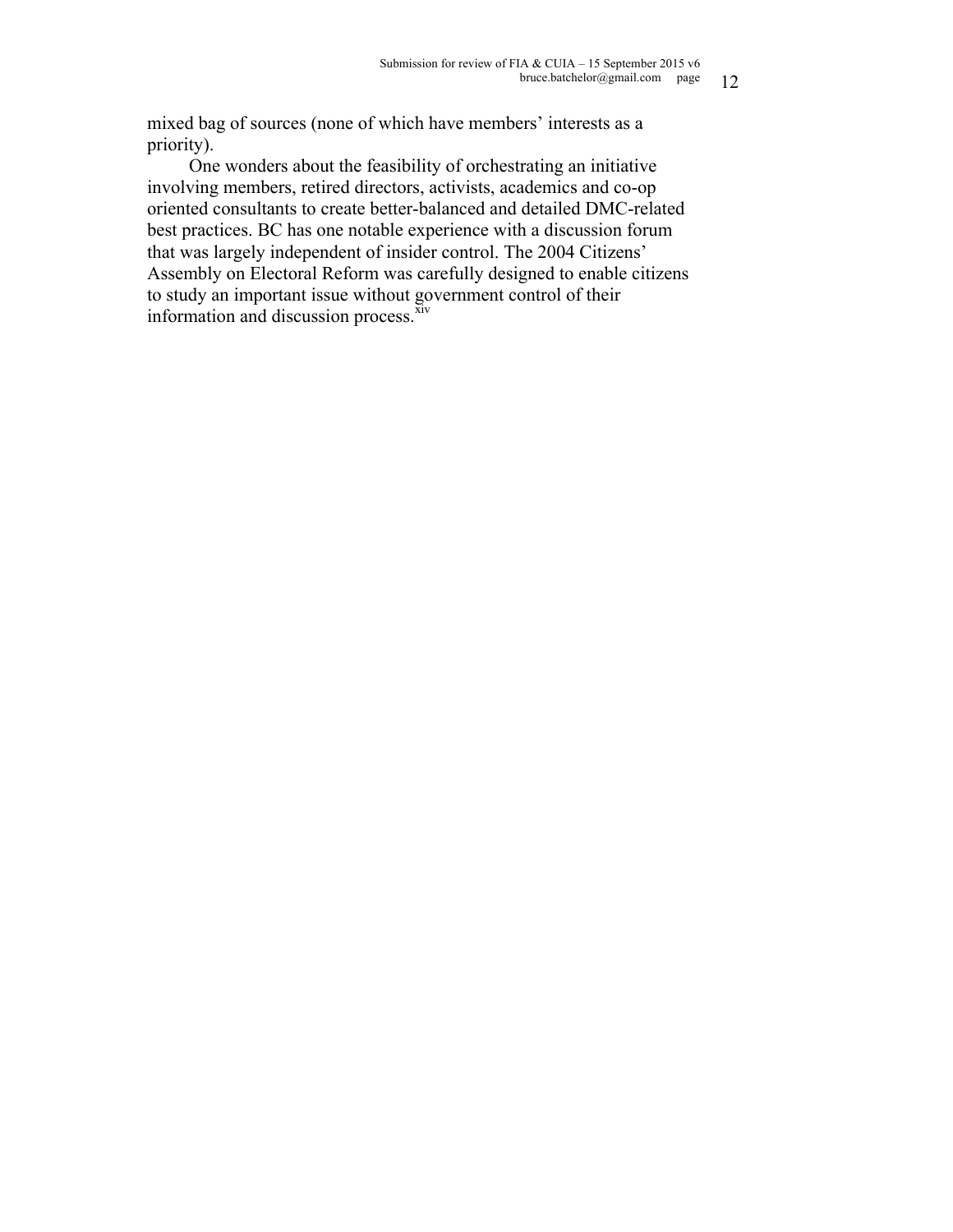# **Part Three**

In this part, we will examine 'governance' mechanisms that impact the democratic member control [DMC] dynamic. Some mechanisms are legal requirements that have been complied with in rather 'creative' ways; others are practices either instituted by member resolutions or adopted unilaterally by the board. We note some lamentable examples that show boards of some of BC's largest credit unions and co-operatives methodically altering the control-service-benefit-relationship, weakening members' control. We also note some examples of contrary situations: boards strengthening DMC and member engagement.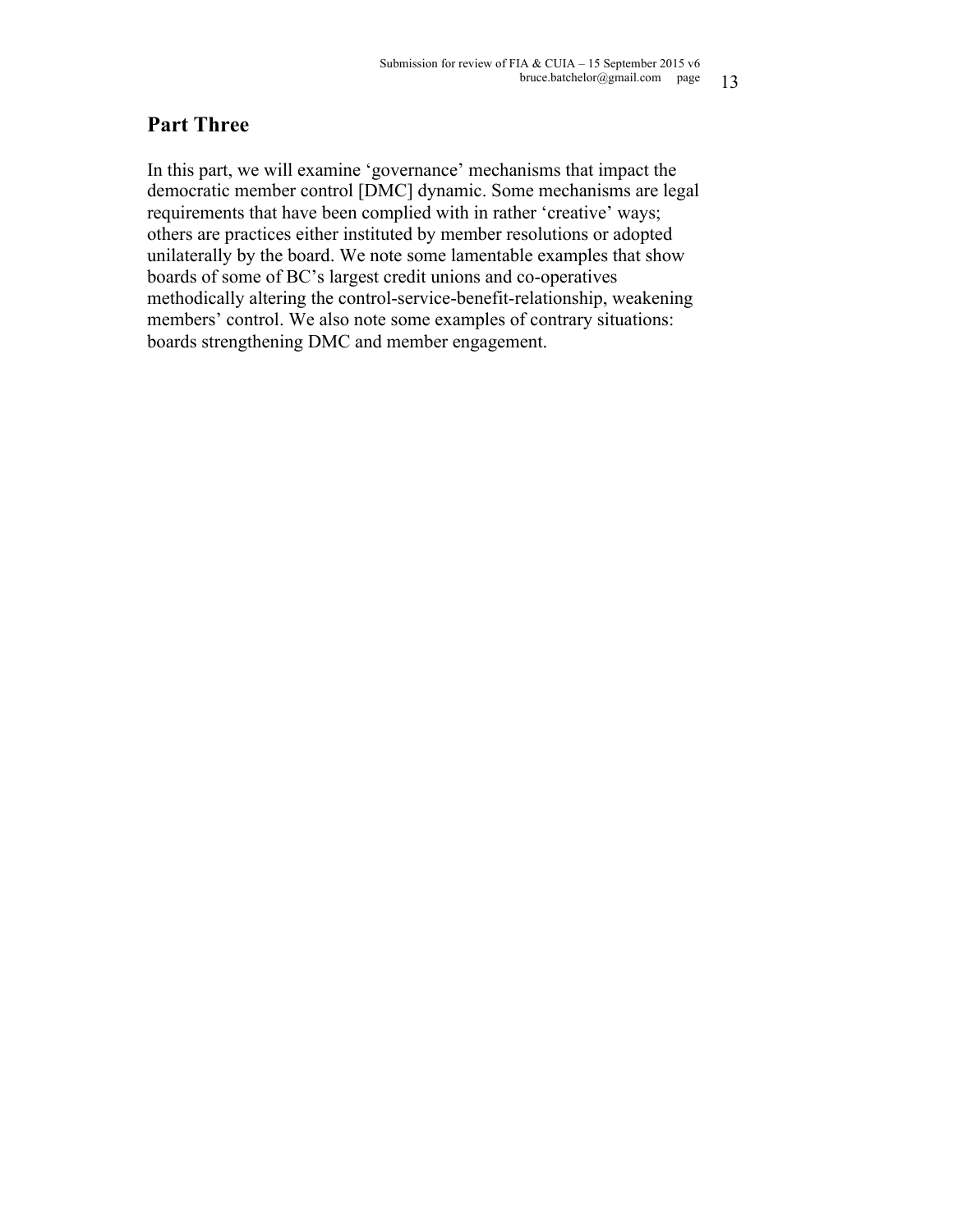#### Sidebar:

# **Co-op and credit union governance in BC: the challenge and the opportunity**

Have directors taken our co-ops and credit unions too far away from their "democratic member control" roots in the name of being "more efficient and corporate"?

Can governance be modernized while being reformed?

Imagine if …

*The federal political party in power identifies its candidates as "Recommended by Canada" right on the ballot, placing their names at the top of the list of candidates, emphasizing their names in larger font, bolding and/or colours. The governing party's rationale/spin for recommending these particular candidates is prominently included with the mail-in ballot. There is no provision for rebuttal to this propaganda by the opposing candidates.*

*Actually, for good (bad) measure, no campaigning is allowed at all; opposing candidates who do any campaigning (beyond a brief statement vetted by the governing party and printed in the mail-out materials) will be disqualified by a government-controlled committee without a hearing or recourse. Candidates cannot even reveal they are running for office in any emailed correspondence, on the phone or at gatherings. They may not speak to the media; there is no advertising or circulation of flyers or websites or signage – any of these will trigger disqualification. Candidates may not state how they will vote on any issues.*

*The governing party can also selectively prohibit individual opposition candidates from running for office at all – again without legal recourse.* 

*Are referendums or special resolutions allowed? Only if the cabinet approves of the intent!*

*All governing happens in strictly confidential meetings, without revealing agenda, issues, deliberations or decisions to the public – ever – unless the government wants to expound on its cleverness, or is legally bound to reveal certain details in an annual financial report. An elected candidate who later disagrees with the government position on any matter is bound by strict confidentiality regulations to never, ever publicly disclose the matter, and must publicly endorse every government decision. There are no Freedom of Information Rights for citizens or the media. Over time, those in power succumb to the temptation to arrange ever-increasing salaries and perks, and to thwart calls for term limits. Elections have essentially become coronations.*

One expects that Canadians simply would not allow the arrangements ('governance') described above to happen at the federal level. It would also cause an uproar at the provincial level, at the municipal level, for school board voting, essentially at any organization that is expected and required by law to be 'democratic'.

Yet the above imaginary federal scenario is based on a composite of actual, current governance practices in BC's largest co-operatives and credit unions. One might argue that light needs to be cast into board rooms, and reforms made to restore *democratic member control* – one of the seven Co-operative Principles.

How might the current review of FIA and CUIA provide solutions?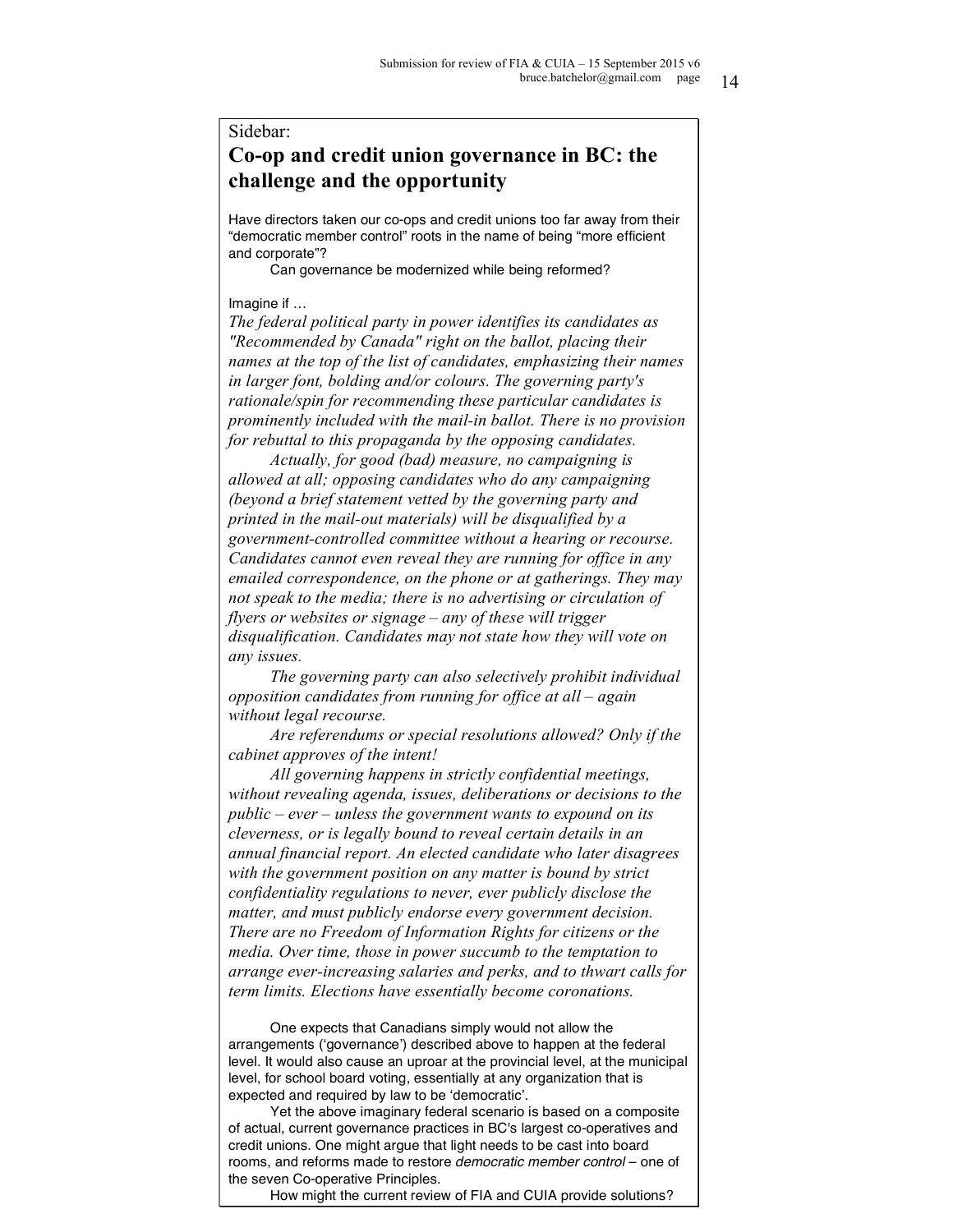Co-operatives, including credit unions, are supposed to be democratic, with boards responsible to the members. Directors may cite a rationale that the role of directors of a financial entity is 'too important' to leave selection of new directors to the 'risk' of real democracy. An opposing view would hold that democracy is not an option for a group of directors to dismiss – it is a fundamental principle and inviolate.

**Following is a list of DMC-related governance practices** with a short explanation and discussion of the challenges associated with each one, followed by recommended changes to legislation and/or guidelines.

#### **RIGGING THE BALLOT FORM**

A cornerstone of democracy is the unbiased ballot form. By unbiased, one expects the candidates' name are listed in alphabetical or random order, all in the same font, without manipulative messaging on the ballot form.

Unfortunately BC's largest credit unions and co-operatives identify some candidates as "Recommended" right on the ballot, typically placing those names at the top of the list of candidates, emphasizing their names in larger font, bolding, even different colours.

The common argument presented for biasing the ballot is that the board has an obligation (from FICOM's *Governance Guideline*<sup>xv</sup> and 'best practices') to screen and/or recruit suitable candidates for director, and present their recommendations to the members. Many boards have taken this guideline (and the 'too important' assertion) as licence to subvert basic democratic principles in many ways, including rigging the ballot sheet. As far as we could determine (FICOM did not answer our queries), FICOM does not explicitly compel co-ops to place the recommendations directly on the ballot.

The counter-argument to rigging the ballot is the assertion that democracy is not optional (i.e., ballot rigging is corrupting and blatantly anti-democratic), and the election of credit union directors should not be considered more important than, say, the election of MPs to Canada's parliament. We suggest that co-op members can be informed of recommendations in many ways without need to taint the actual ballot: for example, information can be included on a separate sheet with mailed out ballots, and/or on a separate page/screen for online voting.

Ballot rigging is incredibly effective; non-recommended candidates are seldom, if ever, elected. Dr. Mark Latham has clearly demonstrated the power of rigging the ballot at

*http://votermedia.org/publications/MarkLathamCommentsOnFICOMDra ftCUGovernanceGuideline.pdf<sup>vi</sup>*. With ballot rigging, a group of incumbent directors gains virtually complete power to retain their own director positions indefinitely, to rid themselves of any dissenting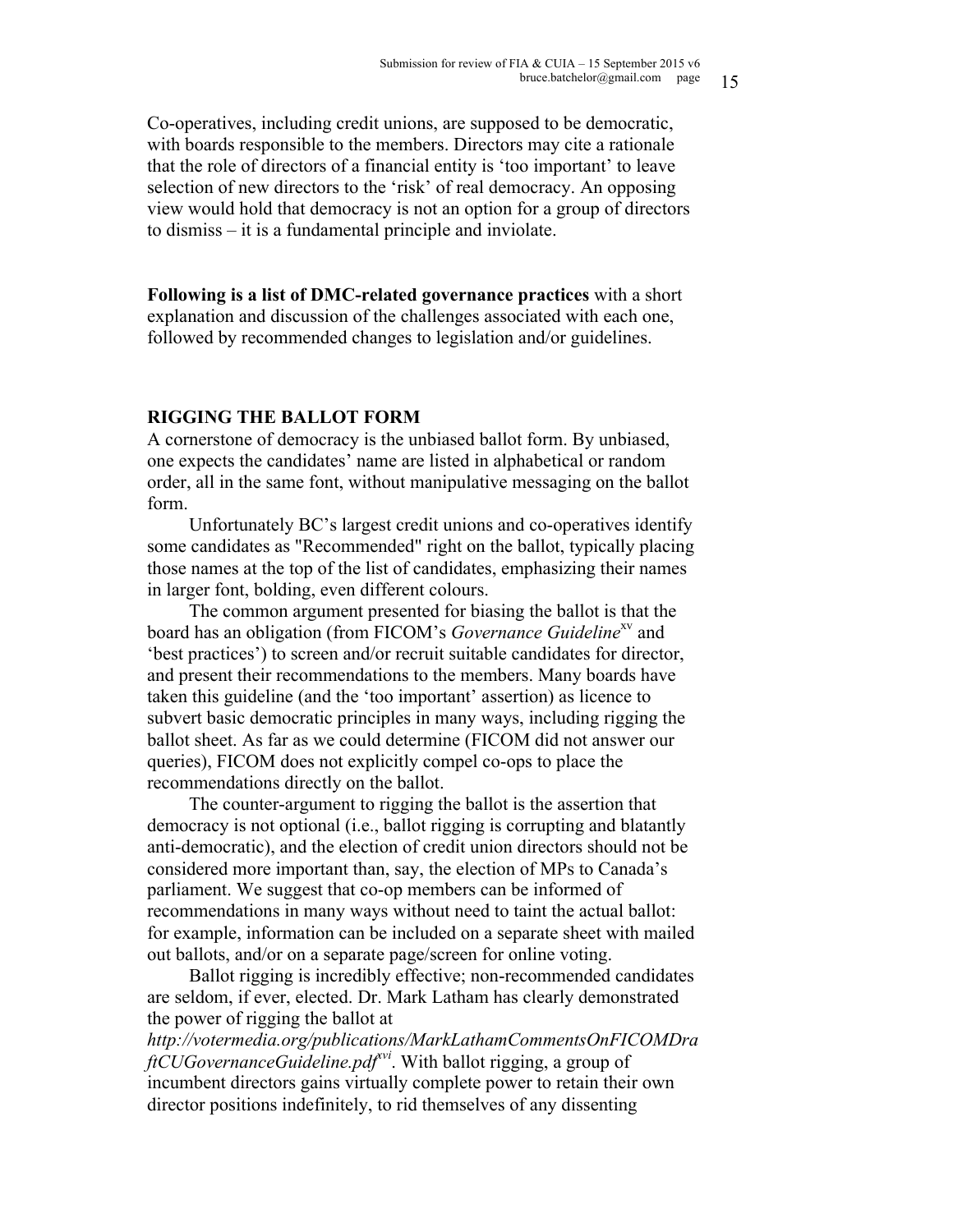directors (by not recommending them for re-election when their term expires), and to fill any vacancies with recruits who share their ideology. Sadly, some co-op directors have used ballot rigging to foil accountability, while retaining their director positions for decades.

With ballot rigging in place, members of a co-operative essentially lose their right to choose directors – ballot rigging is so effective that the elections become meaningless.

Indeed ballot rigging is not only the most powerful of all anti-DMC practices, possibly it is as powerful as all other practices combined. Despite creating an otherwise laudible democratic electoral process – Vancity's board has refused to end ballot rigging, even under persistent pressure from frustrated members. One of Vancity's directors told me in an email that rigged ballots are necessary to have "a coherent and united board, and a consistent message to staff and management about the values supported by the members."<sup>xvii</sup>

Thus we see an ironic argument being given for minimizing members' fundamental right to control: the board needs absolute power to impose its will on management and staff. This argument would have the other control-service-benefit dynamics distorted as well as DMC.

Could FICOM call on all credit unions and other consumer cooperatives to respect the inviolability of the ballot form?

*RECOMMENDED: FICOM should issue this clarifying guideline: "All candidates' names shall be shown equally on the ballot form, without preference given to anyone who may have been recommended or endorsed by any directors, committee of the board or executives of the co-op."*

### **NOT ALLOWING PLUMPING OR BULLET VOTING**

'Plumping' is often defined as allowing voters to vote for fewer than the number of candidates to be elected.<sup>xviii</sup> This permits voters to concentrate their voting power on those they support, rather than being obligated to also vote for candidates they possibly oppose. For example, in a situation where there are three candidates to be elected from four or more candidates, if plumping is allowed, then rather than casting exactly three votes, a voter can chose to vote for just one or two candidates.

Simple math demonstrates that prohibiting plumping, in combination with rigging (as described above), ensures odds are overwhelmingly stacked against non-recommended candidates. We are unaware of a single instance of a non-recommended candidate getting even close to being elected where plumping is banned. Members are forced to 'hold their nose' and vote for candidates they may abhor in order to register a vote for someone they want.

Note: Vancity allows plumping, Coast Capital does not.

*RECOMMENDED: "Members may vote for any number of candidates, but not more than the number of vacancies."*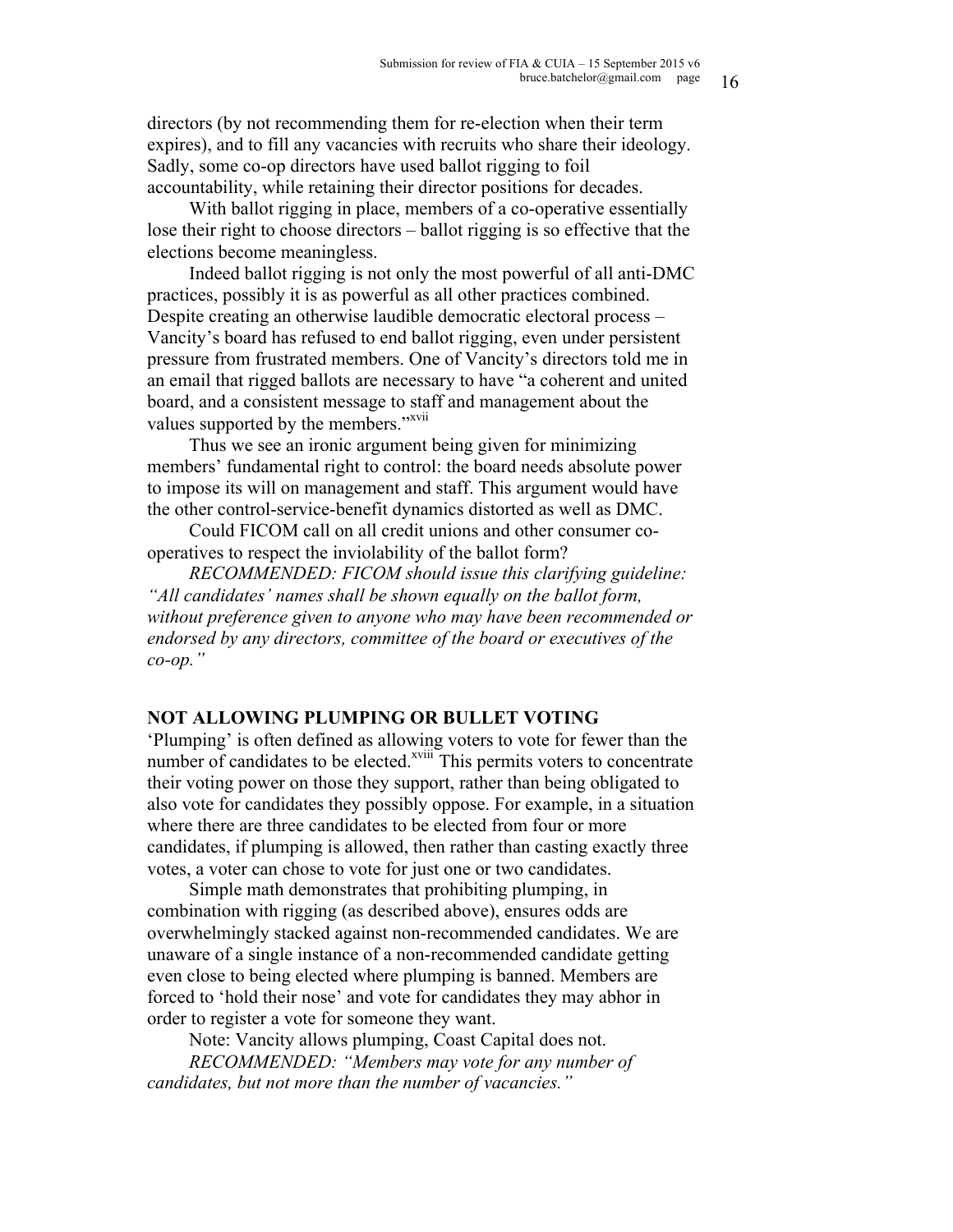#### **RECOMMENDING CANDIDATES – INDEPENDENCE**

On page 10 of *Governance Guideline*, FICOM directs that, "3. The board takes an active role in the director recruitment process by: … establishing a **transparent and independent evaluation process** to compare candidates to the necessary skills and qualities...<sup>"xix</sup> Some credit unions" offer no pretense of independence in their evaluation process, with all members of the evaluation team being serving directors, passing judgement on their colleagues who are running for additional terms.

Sitting in on one credit union's evaluation process, we also noted that candidates were not required to provide references, nor was background information checked. Since reference and background checking would be best practices when hiring even an entry level employee, one wonders about the sincerity and competence of the evaluation process – or is this merely a thinly-veiled charade?

*RECOMMENDED: "Prior to each AGM and election, a panel of members that is independent from the directors shall be constituted to conduct a transparent evaluation process of candidates."*

#### **RECOMMENDING CANDIDATES – NUMBER VS. VACANCIES**

Given the overwhelming advantage conferred by a recommendation (as demonstrated by Latham<sup>xx</sup>), it is important that members do have a real choice – democratic elections are not supposed to be coronations or appointments. We know that any evaluation process involving human judgement will not produce perfect recommendations. We also know that many candidates could be qualified; it is best to leave the final decision up to the members. Especially where the evaluators are less than independent from the board, having a different number of recommended candidates versus vacancies helps (re-)establish a modicum of democratic member control, and lessen the power of entrenched boards.

*RECOMMENDED: "The number of candidate recommendations shall be less than or more than the number of vacancies, and not equal to the number of vacancies unless there is an acclamation situation."*

#### **BARRING CANDIDATES**

Some credit unions and co-ops boards have orchestrated the right to veto the candidacy of any member they consider "vexatious" or contrary to the interests of the organization. There is no recourse; reasons for such decisions are not revealed.

Vancity's board has authority to bar candidates (who might be frivolous or harmful to Vancity). So does MEC who barred a former board chair! (See: votermedia.blogspot.ca/2013/04/mec-slides-from $democracy-to-oligarchy.html<sup>xx1</sup>$ .)

There could be some debate about whether other practices are fully anti-democratic or not, but barring candidates is outrageous.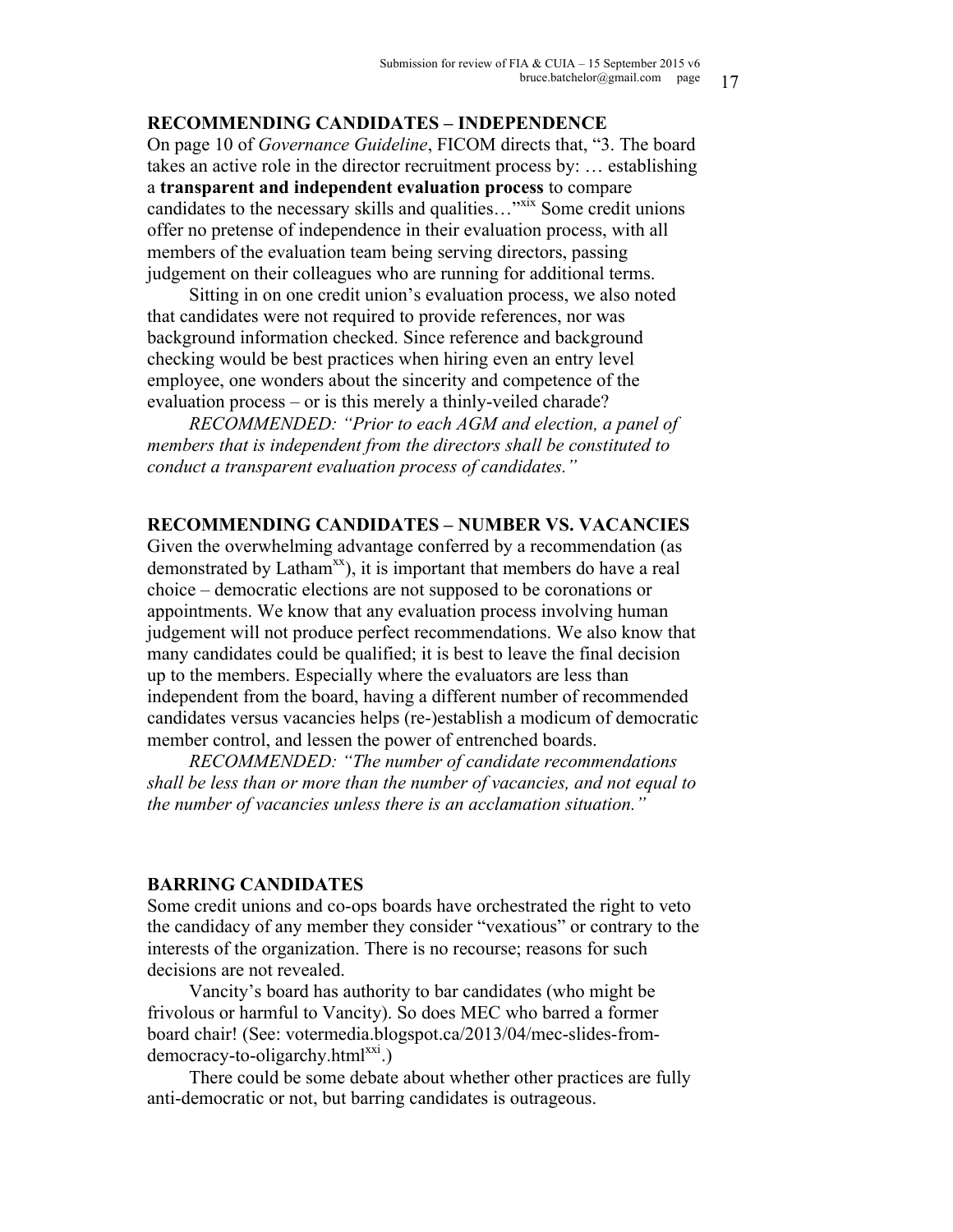*RECOMMENDED: "No member shall be barred from running for the position of director, providing he or she is a member of good standing and is not barred by federal or provincial regulation from serving as a director, and is nominated by ten members."*

#### **MEMBER RESOLUTIONS – VETOING, RAISING REQUIREMENTS**

Member resolutions and special resolutions are the members' most important mechanism to hold a board accountable. They are the last line of defence against oligarchies and kleptocracies. Without the member resolution capability, DMC is severed.

Yet some boards have moved to place significant (even complete) limits on member resolutions. Specifically, one major co-op board (MEC) has implemented complete power: the board may prohibit (without recourse) any member resolution. MEC's board got members to approve a package of changes to its bylaws including a bylaw stating that only those resolutions approved by the board will be presented for member votes. This means the MEC board has removed members' ability to hold the board accountable.<sup>xxii</sup>

Another example: we learned the board of Coast Capital Savings Credit Union is committed to boosting their member resolution requirements to 1,000 signatures (from the current 300). As justification, the board told members that it had to "waste over \$400,000 on individual member resolutions" in 2014. The board did not include the obvious counter-argument that the cost of this legitimate and fundamental exercise in democracy was only about 79 cents per member.

There were at least two other ironies at Coast Capital: what the board's propaganda called "*individual* member resolutions" were each signed by over 400 members (while the board's own counter-resolutions were apparently not signed by any members); and \$400,000 was approximately the amount of money by which one of the member resolutions was seeking to reduce the directors' [allegedly highly inflated] annual salaries.

*RECOMMENDED: "No credit union shall remove or limit members' basic right to present resolutions and special resolutions."*

#### **OVERLY STRICT CONFIDENTIALITY**

Insisting on and enforcing overly stringent director confidentiality requirements means there can be no effective dissent on a board. Directors with dissenting opinions (about a motion, about processes, about accountability, about transparency, about fairness, about governance, about elections) cannot EVER take those matters to members. Directors are legally bound to not reveal board matters and discussions, *in perpetuity*.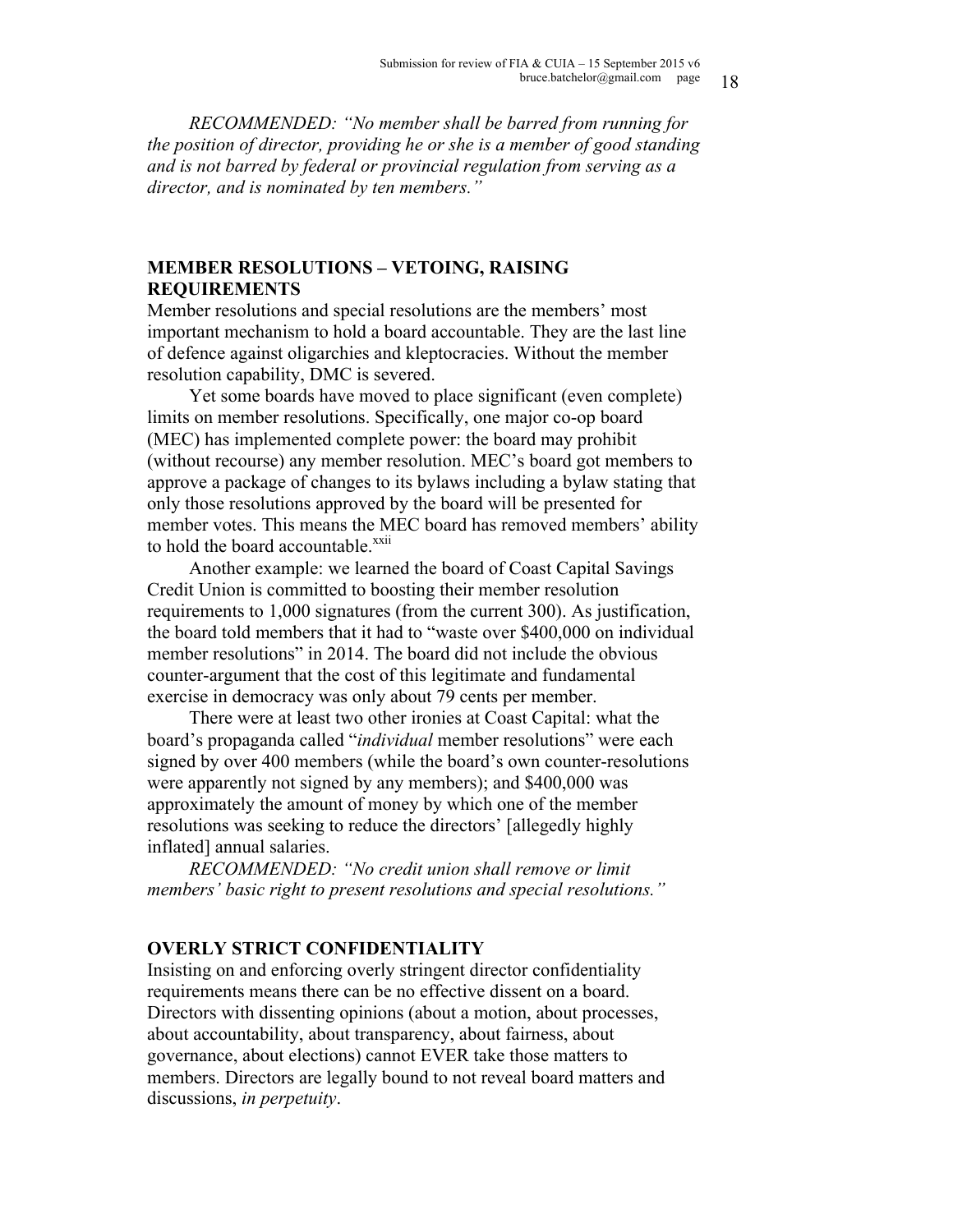The folly and danger of allowing a clique of directors holding a majority to pass any motions indefinitely, without accountability and without any system of checks-and-balances, should be obvious. Armed with rigged ballots and limits on campaigning, rogue boards can use confidentially agreements to avoid exposure of self-serving (and member dis-serving) actions, even after they have expunged dissenting directors from the board.

Most boards never hold town hall style meetings, and few directors are willing to meet with members. By avoiding accountability through confidentiality requirements, and controlling all information flow, directors are at risk of 'drinking their own bathwater' and believing their own pronouncements, rationales and propaganda. A healthy flow of information to members (and advice *from* them) is an effective antidote to the potentially dangerous feedback loop of the 'emperor's new clothes' situation of self-aggrandizement and entitlement.

The boards of all large BC credit unions and co-ops appear to be operating with unnecessarily strict confidentiality rules in place. There needs to be more transparency or accountability.

*RECOMMENDED: that a study be conducted to review the confidentiality/transparency situation and investigate the feasibility of either Freedom of Information-type regulations, or an Ombudservice, or both.*

## **MAJOR CHANGES ARE PRESENTED IN OMNIBUS RESOLUTIONS, WITHOUT SINCERE CONSULTATION WITH MEMBERS IN ADVANCE – PROVIDING ONLY MINIMAL INFORMATION AND NO PROVISION FOR 'CON' ARGUMENTS**

Effective management of any organization is guided by, and measured against, a mission statement, vision and long-term (strategic) plan. Creating these fundamental documents is a prime responsibility of a board – that much is clear. But shouldn't the members have a right to have input into and ratify (or reject) the mission and vision, and the broader aspects of long-term planning? Without accountability and armed with the myriad powers to diminish DMC outlined in this Part, a board can embark on a course that may be diametrically opposed to member wishes.

Unfortunately at some co-ops, members are not involved in decision making, particularly when merging credit unions or changing governance rules. In situations we examined, included in with the revised bylaws required by a merger, are other changes that fundamentally weaken democracy and accountability. (For example, one could review the resolutions for Island Savings joining First West Credit Union.) No counter-arguments are presented to members. No opportunity is given for approving some bylaws and not others.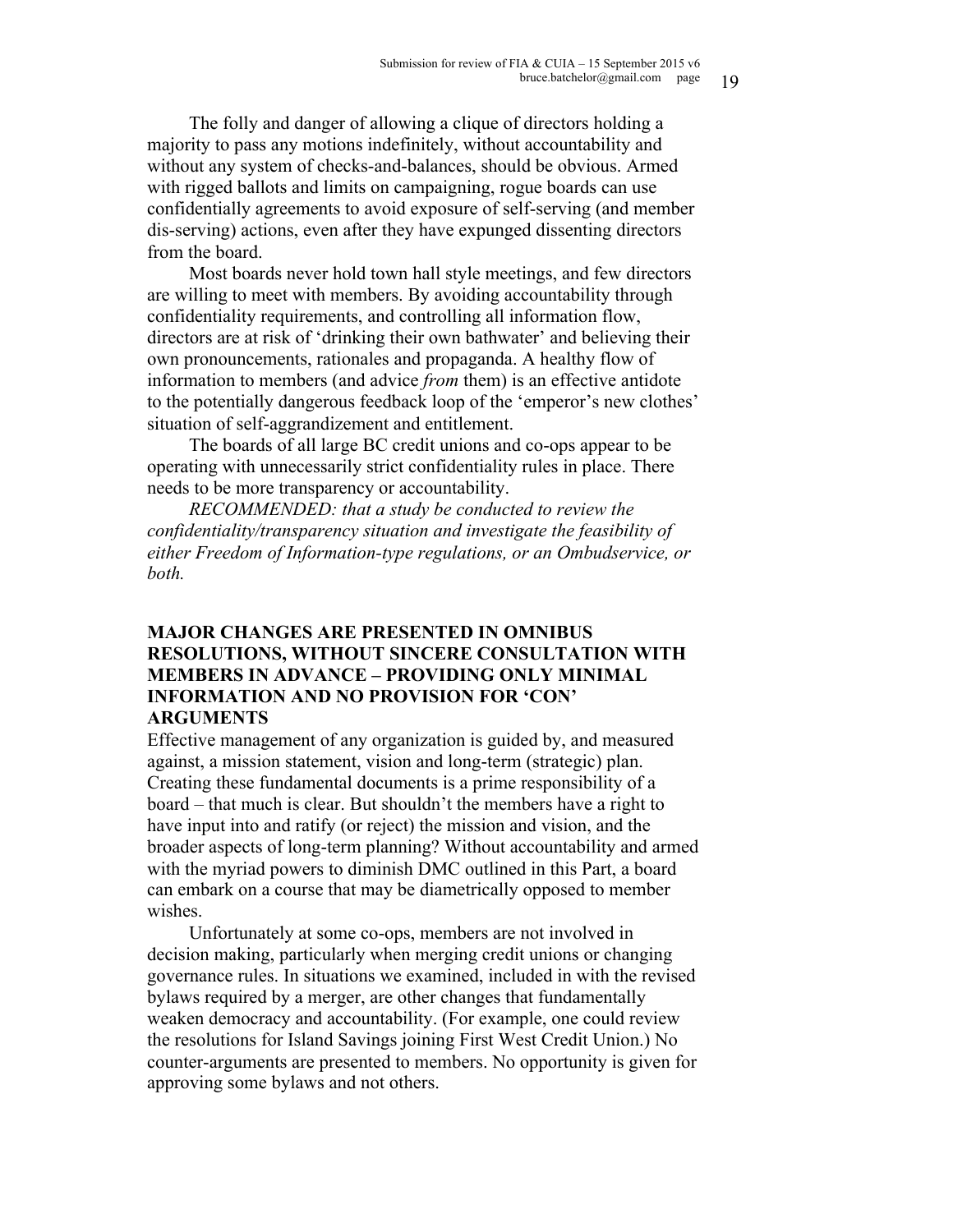The DMC principle emphasizes in part that "*Co-operatives are democratic organizations controlled by their members, who actively participate in setting their policies and making decisions."xxiii* Of course members cannot be involved in minor matters – that would be a recipe for organizational chaos. Yet for major decisions about the credit union's direction, members have a right to actively participate. After all, they are the owners.

Unfortunately some boards flout the concept of 'participate' in favour of 'obediently ratify'. Surely a plan to convert to a federallyadministered credit union (as Coast Capital's board is reportedly intent on doing) is a decision of significant magnitude that members should be actively participating. Yet the board is planning on presenting a donedeal to members – presenting an omnibus resolution for ratification with only their pro rationales. Rather than engaging members meaningfully, the board is currently testing 'messaging' with focus groups to see which 'talking points' are most persuasive.<sup>xxiv</sup>

For major changes, requiring a board to obtain 300 member signatures (or whatever number is required for member resolutions) on a board-initiated resolution would ensure at least some of the membership are given information about and agrees with the proposition.

*RECOMMENDED: "FICOM should provide direction to boards, to meaningfully engage members in the setting of strategic direction and the evaluation of proposed major changes, well in advance of presenting resolutions."*

and,

*RECOMMENDED: "FICOM should provide direction to boards to provide capacity for con arguments about resolutions when seeking approval/ratification at an AGM, and to separate out complex decisions into multiple individual resolutions as much as possible."*

#### and,

*RECOMMENDED: "Except in extraordinary circumstances, all board-initiated resolutions should be accompanied by the same number of member signatures as member resolutions."*

### **INSERTING BOARD-SPONSORED COUNTER-RESOLUTIONS TO THWART MEMBER RESOLUTIONS**

Immediately prior to Coast Capital Savings Credit Union's 2014 voting, the board introduced four counter-resolutions that mirrored memberinitiated resolutions in almost identical wording, yet with significantly different implications. The material accompanying the ballots declared that the future of the credit union was at stake, and urged members to 'save their credit union' by voting only for the board-sponsored resolutions. The resulting voter confusion (and, for many, shock and outrage) resulted in a deadlock fiasco: none of the eight resolutions achieved the 2/3 majority required to become in effect. Ironically, all four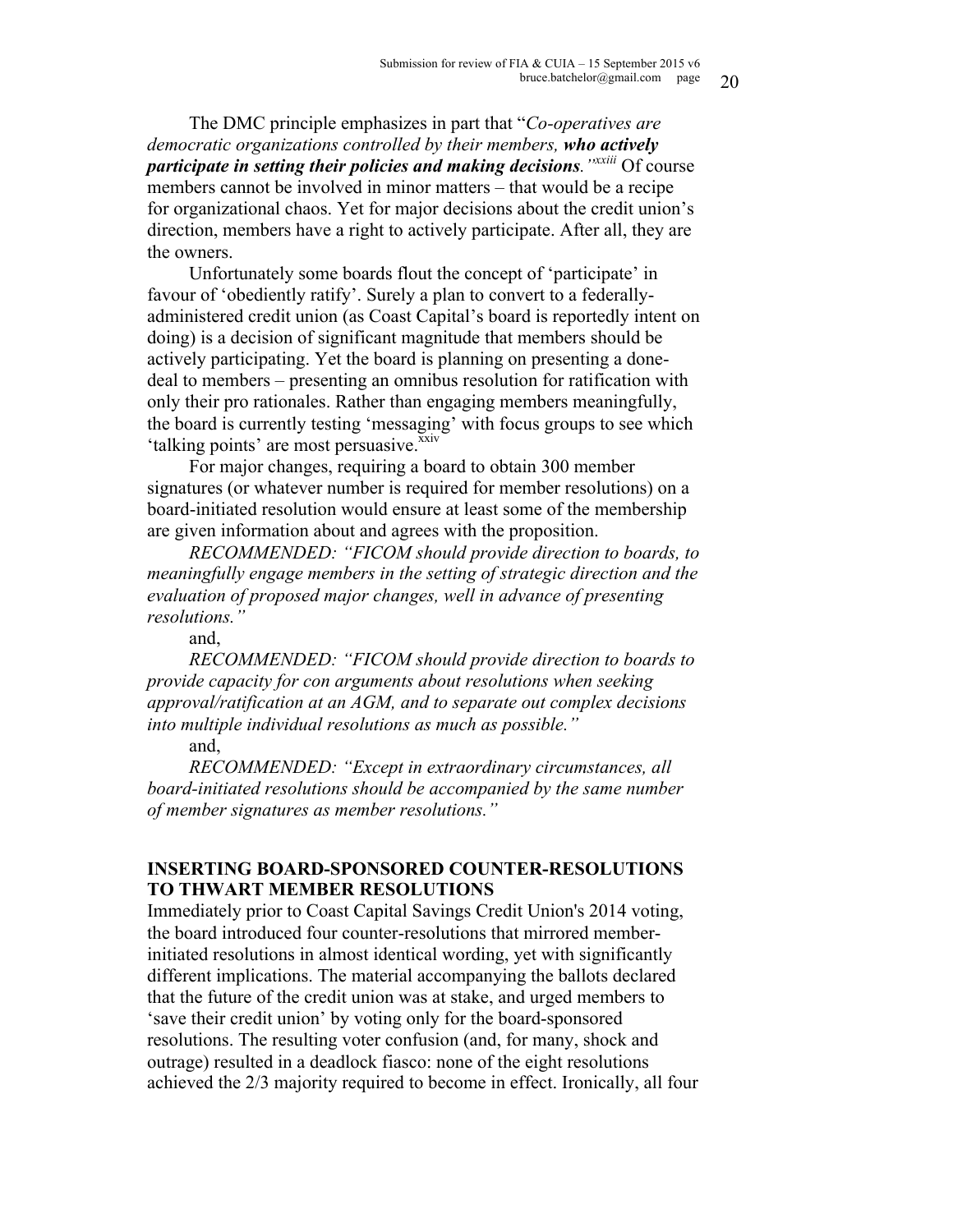member resolutions were to reform governance. Though requested by members to intervene, FICOM declined.

The number of spoiled ballots was enormous – likely a record for this type of vote. Although the returning officer's report was not made available to members to provide detail, typically a high number of spoiled ballots is indicative of confusion, dissatisfaction with the board, or both.

*RECOMMENDED: "FICOM should simply ban this tactic, and must respond to members' calls for timely intervention, or delegate this authority to an Ombudservice that is committed to fairness and action."*

## **OVERSIGHT OF ELECTIONS MUST BE INDEPENDENT OF THE BOARD**

Generally a committee is struck, ostensibly reporting directly to members, to oversee the election process, including campaigning, evaluating for 'recommended' candidates and overseeing voting. However, in practice, most boards create a committee comprised only of directors not up for re-election. A returning officer is hired, reporting directly to this committee.

Because the committee members are directors, their true independence is unlikely: they are evaluating their colleagues, establishing campaigning rules that can advantage incumbents, ruling on alleged campaigning rule violations by all candidates, supervising the election package that includes information on board-sponsored resolutions they helped create, and overseeing the vote on member resolutions that may impact their pay and other perks. The committee must receive the returning officer's report and take action if improprieties have been noted. This is a recipe for problems.

*RECOMMENDED: "FICOM should immediately direct that all elections committees be constituted to be independent of the board, with no sitting directors on the committee."*

#### **EXCESSIVE DIRECTOR REMUNERATION**

Much could be included about Coast Capital Savings Credit Union's infamous, defiant, ongoing stand against a 79.7%-approved member resolution in 2013 that directors' remuneration be decided by the members.<sup>xxv</sup> The chair was receiving more than the chair of the Canada Pension Plan, and double the amount of his counterpart at Vancity. The members' initiative aimed for reduction so Coast Capital would be on par with other BC credit unions. This is a rich story – tonnes of material for outrage can be mined here. Despite that overwhelmingly supported member resolution, almost two years later the salaries have not been changed. FICOM has been asked to intervene repeatedly, but has chosen not to do so.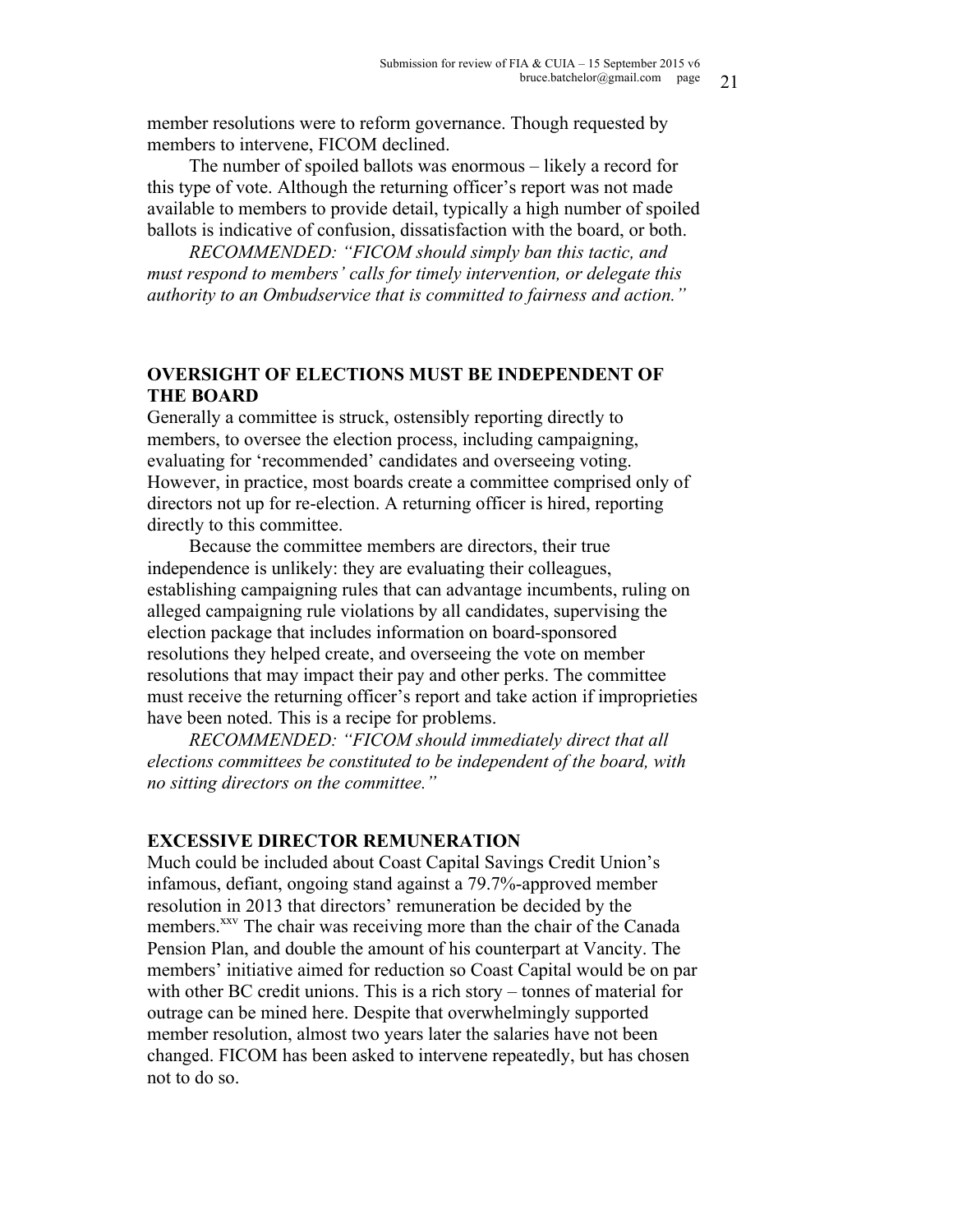Our key informant interviews revealed *all* members contacted have simply left this credit union because of the board's anti-democratic actions, opening accounts elsewhere. Follow-up questions found that many had moved their business to another financial institution but had not bothered to shutter their no-fee accounts at Coast Capital and cancel \$5 memberships. The percentage of such dormant accounts is not revealed in the co-op's publicized total count of members, so the direct impact of the board's actions is difficult to measure, but clearly the credit union's public image has been tarnished.

Any outside observer would see that this board is clearly in a conflict of interest situation, and is not acting foremost in the members' interest as is their fiduciary duty.

*RECOMMENDED: "FICOM should immediately intervene on this conflict of interest situation, and impose a remuneration schedule in line with other BC credit union boards."*

and,

*RECOMMENDED: "FICOM should thoroughly investigate to determine if any directors have acted contrary to their fiduciary duty and, if so, have them removed from office."*

## **THWARTING TERM LIMITS**

The concept of term limits is steadily gaining traction across the corporate world, and this is putting pressure on co-operative boards (including credit unions). Considerable data have pointed to the folly of allowing directors to remain on a board past the point where they are making a positive contribution.

Predictably, ICD lobbies against term limits (and against accountability to outsiders in general, and anything else that may jeopardize the 'careers' of its membership).<sup>xxvi</sup>

From governance lawyer Richard Leblanc:

*The academic evidence however does not support excessively long-serving directors, or directors who are serving on multiple boards (known as "over-tenured" and "over-boarded" directors, respectively). Firm value is adversely affected for over-tenured directors. Oversight and long-term performance are compromised for busy boards composed of over-boarded directors…. The fact of the matter is that boards, as self-policing bodies, may be incapable of solving the renewal issue on their own because of entrenchment and self-interest.* xxvii

The argument about 'losing institutional memory' can be addressed by the board hiring a former director, whenever necessary, as a consultant/advisor to provide historical perspective on specific issues. Possibly a former director might even provide his or her time *pro bono* in such a situation, out of dedication to the co-op.

Term limits offer co-op members some hope to break up the cliques now controlling some boards. FICOM has issued a guideline to credit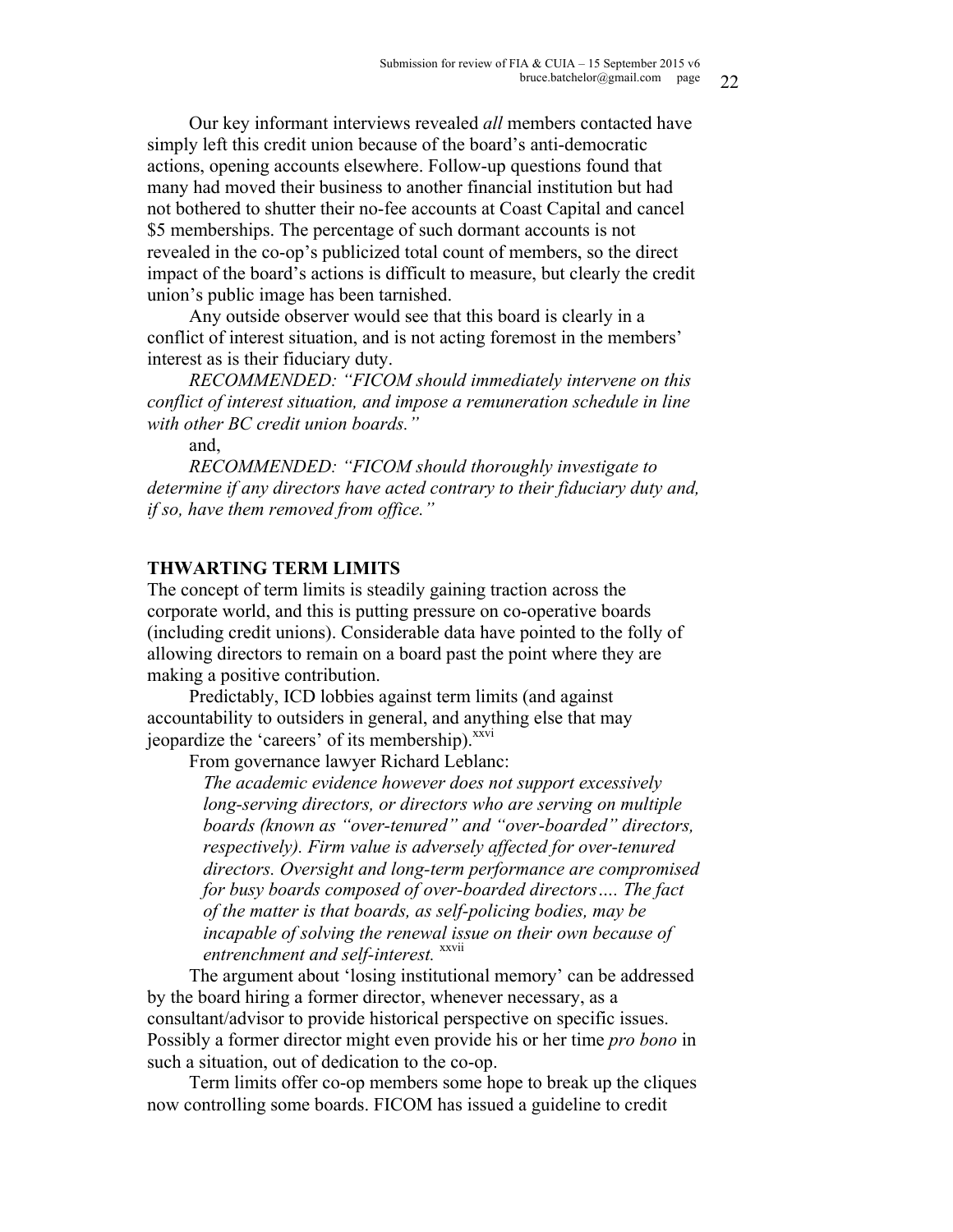union boards about implementing term limits.<sup>xxviii</sup> However, because the guideline is vague, directors have been able to game the rules. One tactic being offered by Coast Capital's board to prolong their incumbencies is to insert a 'starting now' provision. In this way, someone who has now served for over 20 years, and presumably is well beyond his or her 'bestbefore date' according to term limit studies, could keep a board position for an additional eight or twelve years. And the 'start date' would presumably also be reset with a merger or other change, such as converting to a federally-administered co-operative.

With directors decidedly conflicted about term limits, this matter should not be decided by them.

*RECOMMENDED: "FICOM should issue a clear guideline that 'Directors are not eligible for re-election after having served for eight years or two consecutive terms, whichever is longer. A director may be a candidate again after a two-year hiatus.'"*

## **COMING SOON? REMOVING MEMBERS' ABILITY TO VOTE FOR DIRECTORS?**

There appears to be a movement within government agencies, some societies and foundations to remove members' power to elect board directors entirely. The board appoints replacement directors with or without member input. For examples, see Greater Victoria Harbour Authority and Victoria Airport Authority. Is this practice coming to cooperatives and credit unions who share directors with such antidemocratic organizations?

## **NOT PRESENTING ANNUAL REPORT UNTIL CANDIDATE VOTING IS OVER**

Some boards are not making the annual report available to members before voting for directors is closed. This despite members wanting to use that document to assess the performance of incumbent directors who are running again. For example, members might wish to consider what compensation these incumbent directors received in the previous year, and their attendance. In the absence of an audited annual report, DMC, accountability and transparency are compromised.

*RECOMMENDED: "FICOM should issue a clear guideline that the audited annual report must be available before voting for directors and resolutions begins."*

## **INADEQUATE AUDITS AND PERENNIAL AUDITORS**

Co-operative principle #7 is *concern for community*.<sup>xxix</sup> Most would interpret that concern as wider than routinely audited financial performance. While some co-ops are international leaders in multifaceted audits, many others are not making even a pretence of measuring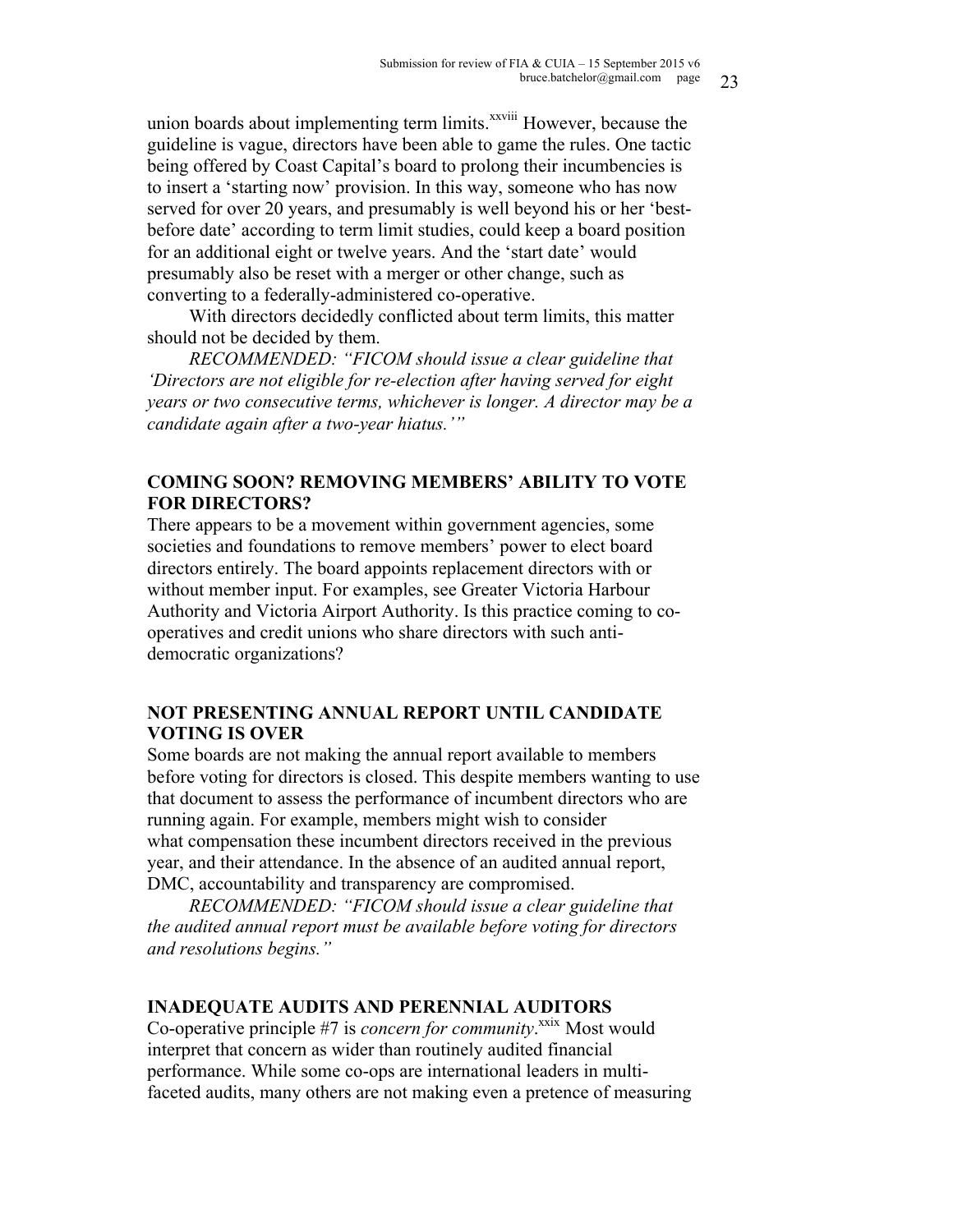social and environmental impacts. Given that banks and most corporations now have some form of triple-bottom-line or sustainability reporting,<sup>xxx</sup> one wonders about the mindset of some co-op directors, and about the competence of their hired auditors, when no reporting is done at all.

As well, we noted risk assessments in audited financial reports that fail to include any mention of climate change – perhaps the defining issue of this generation. How heavily is the credit union committed to investments in fossil fuels, for example? What about pressures to divest? Possibly stranded assets? Risk to branding?

Why would auditors not insist on reporting on such important and obvious risks? Have they perhaps become too comfortable in a longrunning engagement with directors whose ideology is not to be challenged? Have they become too 'close' to directors, and no longer able to deliver 'independent' perspective?

Irrespective of anyone's opinions about corporate social responsibility or climate change, it is widely thought prudent for any organization to change auditors periodically. This offers a degree of protection to stakeholders.<sup>xxxi</sup> No one wants an Enron – Arthur Anderson scenario played out on their watch.<sup>xxxii</sup>

*RECOMMENDED: "FICOM should issue a clear guideline that the audited annual report include a full range of social and environmental impact measures."*

and,

*RECOMMENDED: "FICOM should issue a clear guideline that audit firms may be engaged for no more than five consecutive years."*

# **INSINCERE GESTURES AT MEMBER ENGAGEMENT**

Coast Capital offered cash prizes to encourage higher voting turn out in the 2014 elections. Was this altruistic? Were they sincere about wanting to help restore democratic member control and engagement? Or was this done to attract high numbers of un-informed voters who could be misinformed, to outnumber the twenty thousand plus committed, informed and disgruntled members who were engaged in 2013, voting 79.7% against the board's position of director remuneration?

# **DRACONIAN CAMPAIGNING RULES**

Coast Capital's campaigning rules are almost comical in their audacity. Who could claim to be directing an organization based on 'democratic member control' and then lay down such rules? Veteran international cooperative experts we showed these rules to have never seen anything similar:

> • essentially no campaigning is allowed at all; and everything is supervised by a committee comprised entirely of sitting directors;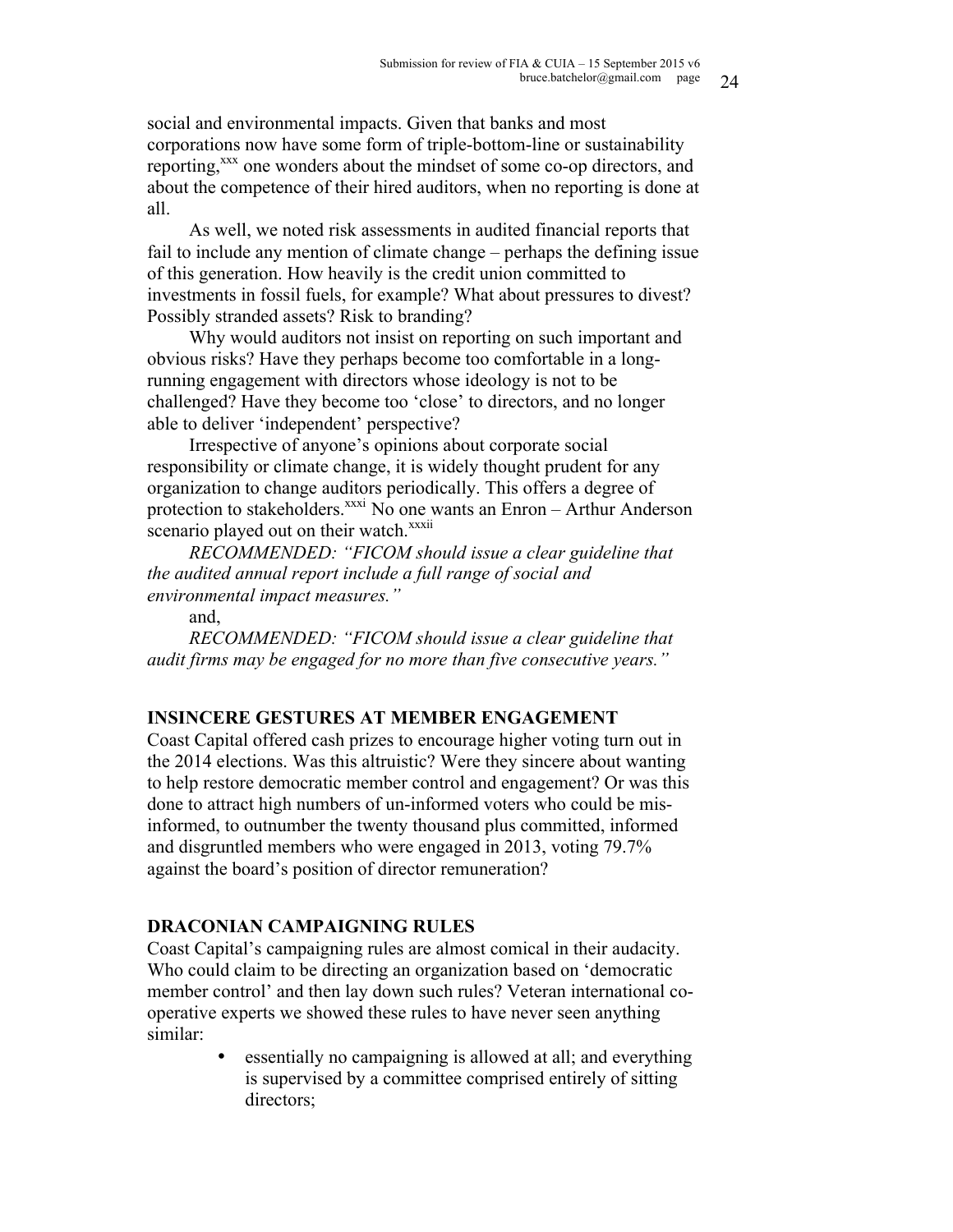- the committee decides which candidates will be recommended [and always recommends incumbents];
- the committee then actively dissuades candidates they don't recommend;
- opposing candidates who do any campaigning (beyond a brief statement vetted by the election committee and printed in the mail-out materials) will be disqualified by the committee without a hearing or recourse;
- candidates cannot reveal or admit they are running for office in any emailed correspondence;
- or any other electronic medium (no Facebook, no LinkedIn, no twitter, no instagram, no pintrest, nada);
- or on the phone ("I can neither confirm nor deny");
- or at gatherings (prohibited from speaking about candidacy with more than one member at a time, even if they are family members);
- candidates may not speak to the media, even to respond to questions or articles;
- there must be no advertising;
- no circulation of flyers;
- no websites;
- no signage any of the above will trigger disqualification;
- candidates may not pledge how they will vote on any issues;
- candidates cannot band together in a slate, etc., etc. $\frac{x}{x}$

It seems pretty obvious that directors are out of control in their zeal to protect their turf. None of this fits with a fiduciary duty to represent members' interests over their own self-interest.

Authority to orchestrate this bizarre obstruction of democratic elections has been steadily engineered into omnibus resolutions over many years, indicating a clear pattern of premeditation. Surely this is a case for FICOM intervention.

*RECOMMENDED: "FICOM should immediately intervene on this conflict of interest situation, and impose election guidelines in line with other BC credit unions, such as Vancity, until a working group of members can draft new election rules for member vote at the 2016 AGM."*

and,

*RECOMMENDED: "FICOM should investigate to determine if any directors have acted contrary to their fiduciary duty and, if so, have them removed from office."*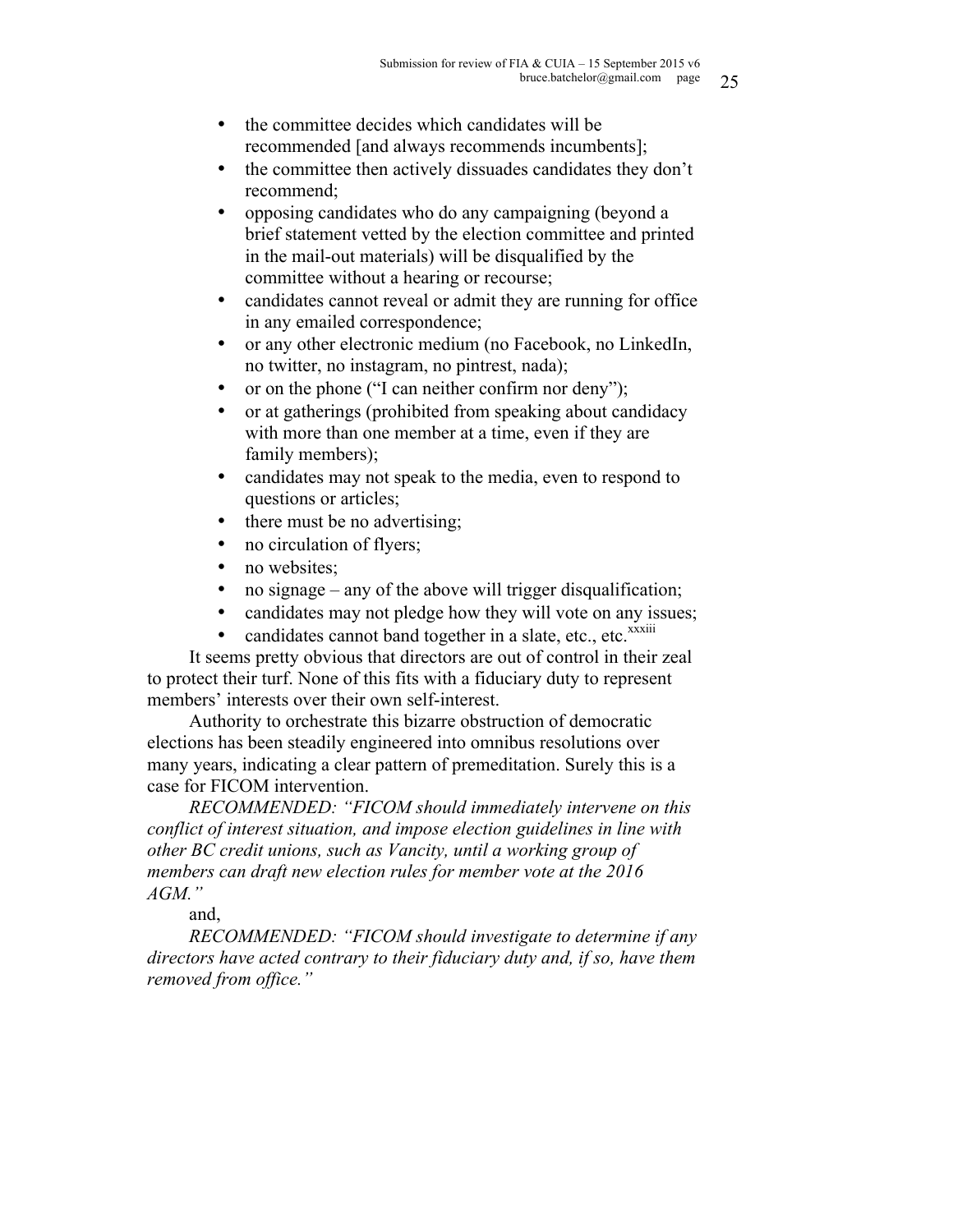# **Part Four**

The International Co-operative Alliance asserts that:

*It is important for co-operatives themselves to resist any tendency to mimic investor-owned enterprises in operational, management and governance practices which do not reflect the distinctiveness of co-operatives. [Mimicking] can often be the easier option when operating within infrastructure designed for investor-owned businesses, but unless co-operatives resist and fight for appropriate recognition and treatment they risk losing their distinctiveness and commercial advantages through isomorphic behaviour*. xxxiv

It could be argued that more is at stake than the loss of 'distinctiveness and commercial advantages' that ICA warns about. A number of changes are happening in society that combine to magnify the risk of anti-DMC stances. There is potential for a 'perfect storm' with some boards sailing blindly into danger. We'll use Coast Capital as an example in the following commentary.

**Mobile means less loyalty, easier to switch.** As banking becomes more mobile, members – especially young adults – are less attached to 'local' and not averse to seeking 'better' alignment of service (better rates and/or social/environmental values, for example). With mobile, having the physically closest branch is no longer a significant factor in client loyalty. One key informant in Surrey we interviewed said she banks with a credit union in Manitoba (where she moved from 15 years ago), a housing co-operative in Australia (for best interest on deposits), and President's Choice (online and at her nearby grocery store). She recently emptied her Coast Capital account (a branch located in the same plaza). Moving her money happened in seconds using eTransferring. The free account is still open, her membership still active – no one from the credit union has inquired, no exit interview was conducted.

**Value clash is real.** More than half of British Columbians in the Metro Vancouver area oppose the Kinder Morgan expansion, with a higher percentage for women and those aged 18-to-34. These are the core demographics of Coast Capital's current and potential membership. "Women and the youngest residents are decidedly more forceful in their opposition," according to pollster Insights West.<sup>xxxv</sup> Yet the word 'sustainability' does not appear on Coast Capital's website, nor in its annual report. There is no mention at all of climate change or GHGs. The values of the board and management are totally out of sync with those of the majority of the members on this issue. Dangerous.

**Social activism is easier, faster and more powerful than ever before**. xxxvi The level of awareness and mobilization that took Ralph Nader a decade to create, is now happening in days as everyone is connected electronically. Members disgruntled about rigging ballots and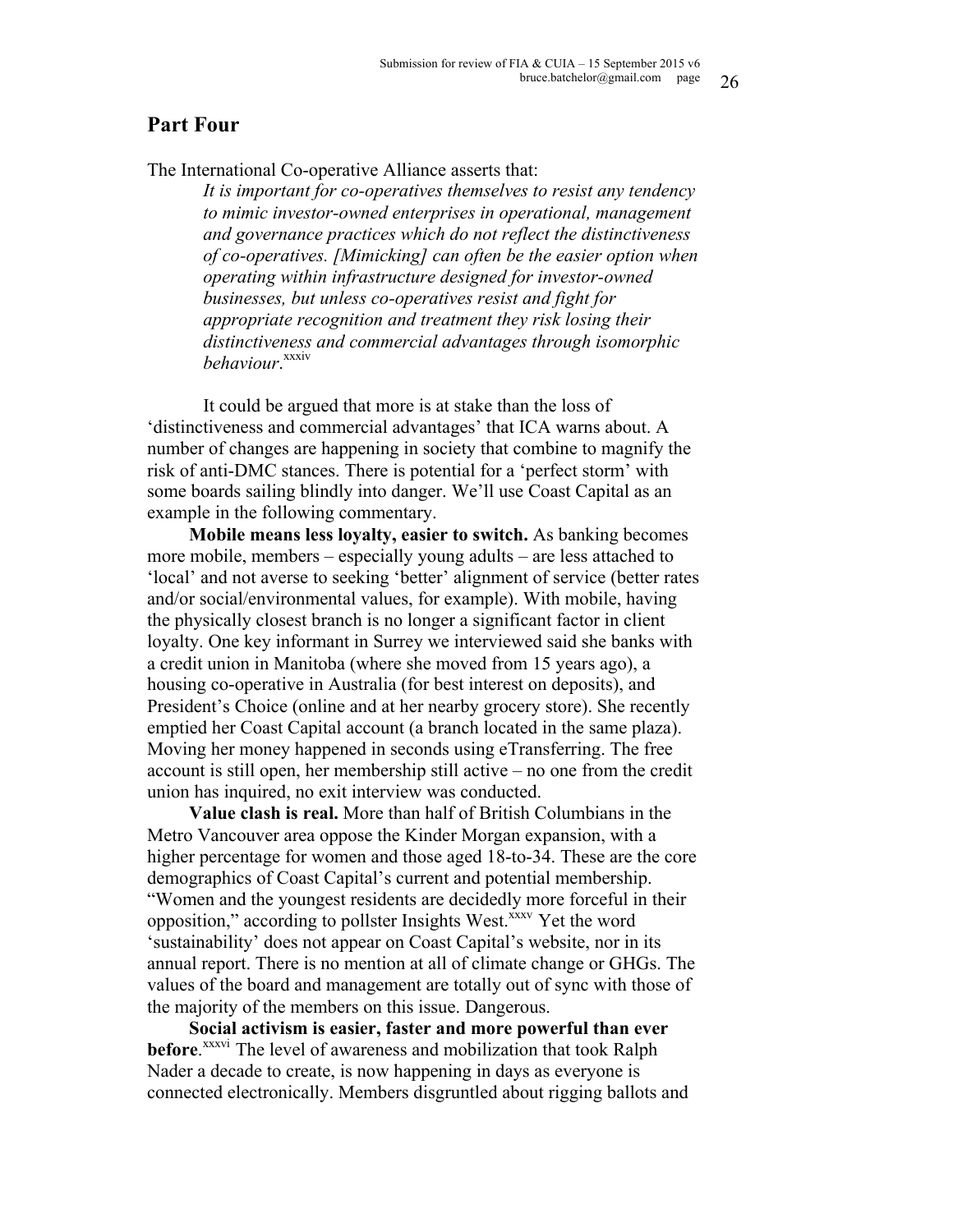fossil fuels could use crowdfunding to quickly raise a few thousand dollars to hire a campaigner and build a simple-to-read website and video pitch, then alert thousands within minutes using online petitions through Change.org, Sumofus, Leadnow or Avaaz, etc.<sup>xxxvii</sup> Once the petition reaches a minimum local response level, Avaaz, for example, will send it to tranches of its 41.9 million members worldwide.<sup>xxxviii</sup> Across Twitter, Instagram, Facebook the shame-publicity would mount, demanding the end to rigging ballots and supporting fossil fuels. 'BOOM' – the issue will 'blow up' across social media. Reddit, *Vice, Huffington Post* and other online media will pick up a cause that is 'trending' and accelerate the spread to mainstream media (TV, radio, print). There will be calls for the Premier to intervene to remove the embattled directors.

**Meanwhile a legal challenge could be launched.** Pro bono or crowdfunded legal experts could ask BC's Supreme Court to rule elections invalid on grounds that the 'rigged' ballots and other practices are anti-democratic and therefore illegal. The credit union board would be forced to defend its counter-intuitive stance to an incredulous public.

**Branding can be quickly destroyed.** Coast Capital has invested millions in the production and broadcast of television commercials and sponsorships to sculpt and boost its brand. A protest campaign could indelibly link the credit union with unsavoury images and concepts, jeopardizing its hold on current members and ruining prospects for new members. The image of other credit unions and co-operatives in BC could be adversely impacted by association: "Are all credit unions phoney and misguided?"

**Move Your Money campaigns are effective.** A reform campaign in the US called 'Move Your Money' got massive attention and resulted in over 10 million customers switching out of major US banks.<sup>xxxix</sup> MoveYourMoney.org in the UK organizes polls, then tells financial institutes that, " $X\%$  of your customers would be unhappy if they found out their money funded fossil fuels." Individuals are urged to: *Take action now and put your bank on notice – 'either you divest, or I will.'*  Their website says, *"We're launching a campaign to help you give your bank a simple ultimatum: either they disclose their investments and vow to take your money out of fossil fuels, or you'll take your money out of their accounts."* Major 'high street' banks have responded quickly to change their policies.

What percentage of Coast Capital's members leaving (and withdrawing how much money) would it take to trigger a full 'run on the bank'? Wouldn't it be better for everyone to remove the risks by reforming FIA and CUIA, and directing FICOM to do its oversight job properly?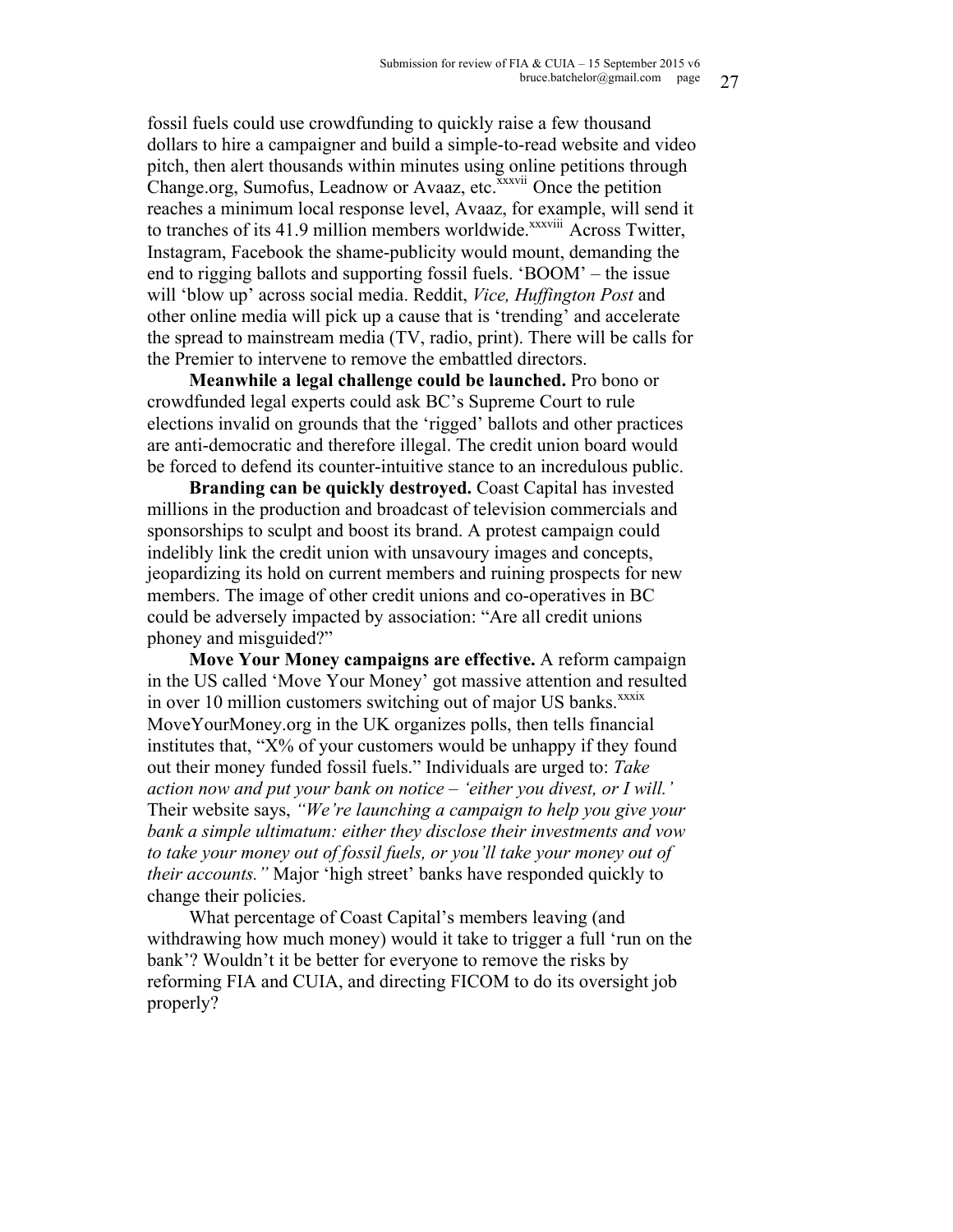## **Part Five**

#### **BAD APPLES**

The entire co-operative movement in BC is being tarnished in the marketplace by the existence of 'bad apple' governance situations. There are boards where shoddy governance is totally ingrained and directors appear oblivious to the full implications of what they are doing. There is arguably a significant financial risk in not dealing with the governance issue. In this modern era, bad news, tarnished reputations and negative opinions can spread at Internet speed, wreaking havoc on carefully built images and branding.

"The credit union used to be about local members; now it has become just like the big banks. All they care about is the people at the top," is a not-uncommon sentiment expressed by members, even by staff. A credit union once considered as 'ours' has become 'them'. Danger signals should be flashing and ringing.

Likely no single co-operative or credit union has adopted every one of the questionable governance practices described above. However, after honest self-appraisal, likely every co-operative and credit union is 'guilty' of at least one dubious practice. So, what can be done to draw people together to shine a light on governance practices, go back to founding principles, and implement reformed governance? How does this happen without damaging credit union and co-operative's image in the marketplace?

#### **OPPORTUNITY**

Of course, from every crisis comes opportunity. A renewal initiative could examine what new, improved practices are possible in this age of online interconnectivity. Going back to fundamentals will strengthen every organization at every level. Boards that are poor performers can be nudged back on track before some sh\*t-storm erupts in the media and across social media and destroys their brand, tarnishing the whole movement.

Could BC become an innovator in modern co-operative governance? Would a reform and renewal initiative bring a fresh, positive image and hope to current members, restoring their pride of membership, and strengthening the organization and our communities? And could witnessing the seven principles in practice attract new members?

## **RECOMMENDATIONS**

We found no shortage of problems or risks during our research, as should be clear from the previous four parts. Rectifying these issues will require willingness and determination on the part of the Provincial Government to protect the interests of co-op members, society and the Government's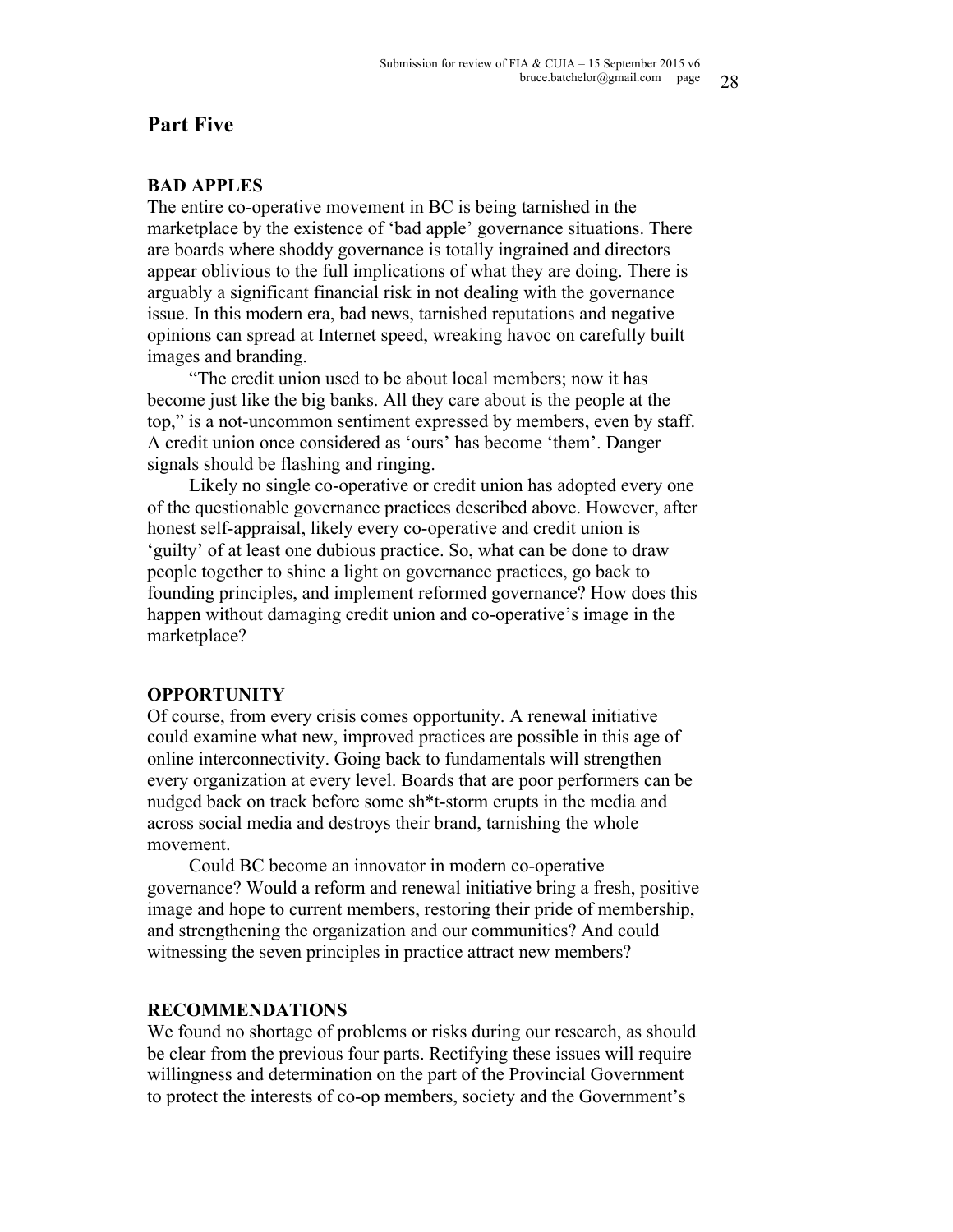own coffers.

If the review panel is sincere about tackling the problems, FIA and CUIA need to be revised and, more importantly, the administering agency (FICOM) must be directed by Government to actually monitor practices and intervene promptly and forcefully. The governance practices described in Part 3 can inspire a list of audit criteria for FICOM.

It might be useful to create an Ombudservice that is charged with investigating and acting on complaints from members-as-consumers. But what is more urgently needed, given the current pattern of hiding from responsibility by FICOM, is an Ombudservice that investigates and acts on complaints from *members-as-owners* of the co-operatives. Without legislative authority and some backbone from their political masters, neither FICOM nor an Ombudservice will be effective at countering anti-DMC trends in BC's large co-operatives and credit unions.

Co-operatives enjoy favourable tax treatment and credit unions also benefit from Provincial guarantees on member deposits. When a cooperative abuses the fundamental principles of democratic member control and concern for community, it arguably ceases to be a genuine co-op. Should it continue to receive the benefits?

*[Establishing a minimum criteria for being considered a cooperative] will be essential where, for example, different fiscal or regulatory treatment is afforded to co-operatives, because otherwise there will be false claims to entitlement.*  $-$  Mills and Davies $x^{1}$ 

The review panel is advised to review practices and rules in other jurisdictions. For example, the European Research Institute on Cooperative and Social Enterprises (EURICSE) has a Study Group on European Co-operative Law (SGECOL) that has created a draft Principles of European Co-operative Law (PECOL). xli

Thank you for receiving and considering this submission.

Respectfully submitted,

*(original signed)*

Bruce Trelawny Batchelor 15 September 2015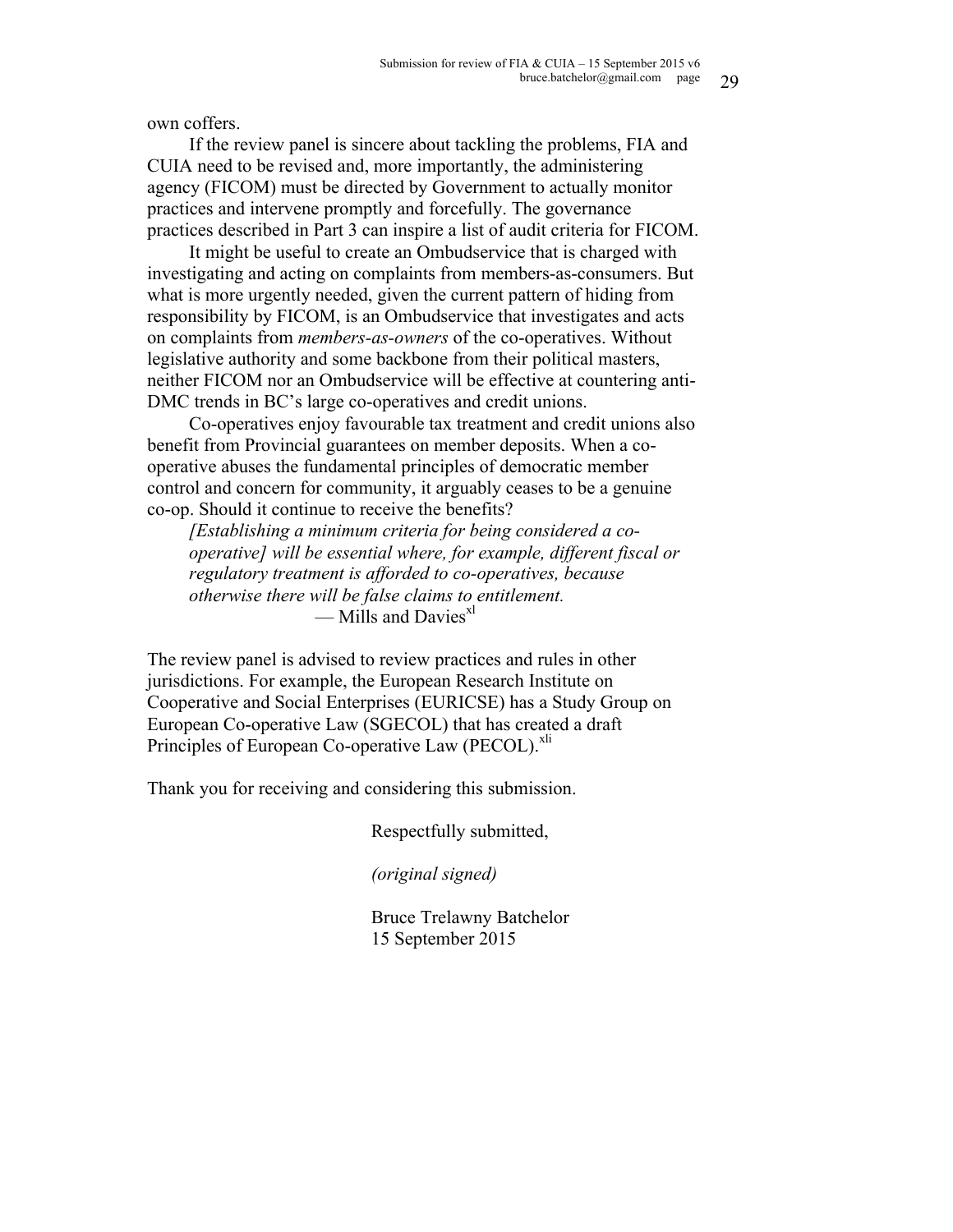### **ENDNOTES**

|<br>i Mills C and Davies W (2013). *Blueprint for a Co-operative Decade.* Oxford: International Co-operative Alliance.<br>
<sup>ii</sup> Ibid.

iii Ibid. page 2.

iv Ibid. page 2.

 $v$  Ibid. page 8.

vi Ibid. page 23.

vii Brown L et al, editors (2015). *Co-operatives for Sustainable Communities: Tools to Measure Co-operative Impact and Performance.* Ottawa: Co-operatives and Mutuals Canada & Centre for the Study of Co-operatives.

viii Appendix in document found at http://votermedia.org/publications/WeWantOurCoopsBack.pdf

ix Financial Institutions Commission (BC) (2013). *Governance Guideline*. Victoria: BC Government

x See www.votermedia.blogspot.ca/2014/03/vote-for-member-democracycoastcapital.html.

xi See www.votermedia.blogspot.ca/2014/03/vote-for-member-democracycoastcapital.html.<br>xii https://www.icd.ca/About-the-ICD/What-We-Do/Vision-and-Mission.aspx

 $x^{xiii}$  "Our goals are to: … Provide a forum for directors to network and share learning experiences; [and] Support directors in their career advancement."

https://www.icd.ca/About-the-ICD/What-We-Do/Vision-and-Mission.aspx xiv

https://en.wikipedia.org/wiki/Citizens%27\_Assembly\_on\_Electoral\_Reform\_(British\_C olumbia)

xv Financial Institutions Commission (BC) (2013). *Governance Guideline*. Victoria: BC Government xvi

*http://votermedia.org/publications/MarkLathamCommentsOnFICOMDraftCUGovernan ceGuideline.pdf*

xvii Private emailed correspondence, April 2015, name withheld.

<sup>xviii</sup> See, for example, http://politicsrespun.org/2008/11/plumping-the-municipal-election/#sthash.Ar0exXbe.dpbs

<sup>xix</sup> Financial Institutions Commission (BC) (2013). *Governance Guideline*. Victoria: BC Government xx

*http://votermedia.org/publications/MarkLathamCommentsOnFICOMDraftCUGovernan ceGuideline.pdf*

<sup>xxi</sup> votermedia.blogspot.ca/2013/04/mec-slides-from-democracy-to-oligarchy.html<br><sup>xxii</sup> votermedia.blogspot.ca/2013/04/mec-slides-from-democracy-to-oligarchy.html<br><sup>xxiii</sup> Mills C and Davies W (2013). *Blueprint for a Co-o* International Co-operative Alliance.

 $x\nx\nx\nx\nx\nx\nx\nx\nx\nx\nx\nx\nx\nx\nx\nx\nv\n\ncoast\n\n (a)  $\nabla^2 f(x)$ \n (b)  $\nabla^2 f(x)$ \n (c)  $\nabla^2 f(x)$ \n (d)  $\nabla^2 f(x)$ \n (e)  $\nabla^2 f(x)$ \n (f)  $\nabla^2 f(x)$ \n (g)  $\nabla^2 f(x)$ \n (h)  $\nabla^2 f(x)$ \n (i)  $\nabla^2 f(x)$ \n (ii)  $\nabla^2 f(x)$ \n$ Tank"

xxv See

coastcapitalsavings.com/About\_Coast\_Capital\_Savings/Corporate\_Information/Govern ance/Board Of Directors/Ordinary and Special Resolution/Members Resolution xxvi See http://www.icd.ca/getmedia/e57f3478-2b5c-4f14-aad4-5aa8d6a7298d/15-1889- Beyond\_Term\_Limits\_EN\_Final.pdf.aspx

xxvii Leblanc R (September 20 2013). *How long is too long for board directors?* Toronto: Canadian Business. Available at http://www.canadianbusiness.com/blogs-andcomment/how-long-is-too-long-for-board-directors/